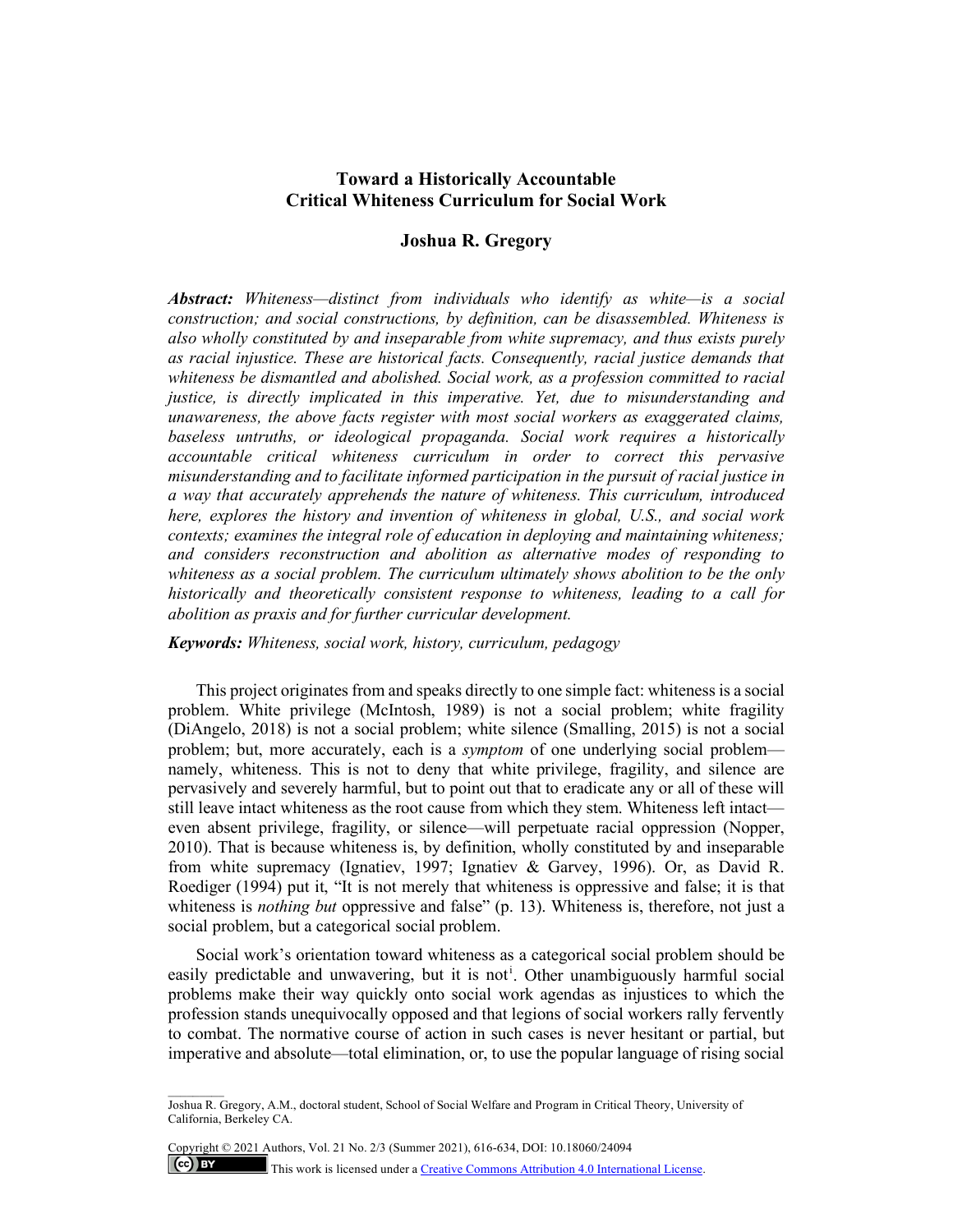work generations, abolition. Social work has historically aimed to completely end categorical social problems like hunger, crime, violence and poverty (the notions of aspiring to alleviate *most* hunger or to prevent *some* violence would undoubtedly register with most social workers as falling short of their professional mandates and as abandonment of moral responsibility). Further, growing numbers of prominent social work scholars, activists, and practitioners are pronouncing the need to abolish prisons (e.g., Chandler, 2018; Richie & Martensen, 2020), and have recently taken to even more controversial abolition projects targeting the police (Abrams & Dettlaff, 2020) and the child welfare system (Dettlaff et al., 2020), all of which are arguably more difficult to classify as categorical social problems than hunger, crime, violence, poverty, or whiteness. A burgeoning national social work collective and infrastructure has even recently progressed to the point of formal institutionalization as the Network to Advance Abolitionist Social Work (NAASW), focusing foremost on carcerality, but also promoting abolitionist social work praxis more broadly (see Network to Advance Abolitionist Social Work, 2021). The historically consistent, socially just, and increasingly accepted position is thus for social work to commit, as it has in relation to other categorical social problems, to the abolition of whiteness.

But social work has not embraced or even seriously entertained the abolition of whiteness, instead preoccupying itself with treating the aforementioned symptoms of whiteness rather than rooting out their cause (e.g., Jeyasingham, 2012; Lee & Bhuyan, 2013; Nylund, 2006), in effect thereby endorsing only half-measure solutions to the most insidious and impactful categorical social problem facing the United States today (see also de Montigny, 2013; Dominelli, 1989). Setting aside for the time being whatever the reason might be that social work has so far proven either unwilling or unable to recognize the abolition of whiteness as crucial to racial justice, the mere fact that it has not yet come to this realization necessitates a historically accountable critical whiteness curriculum for social work. This curriculum, which will be introduced momentarily, meets social work where it is at (i.e., unaware that whiteness must be abolished or why) and gets it where it needs to go (i.e., committed to the abolition of whiteness).<sup>[ii](#page-13-1)</sup> Accordingly, this curriculum does not accommodate apologies for whiteness that attempt to reconstitute or misrepresent any part of whiteness as worth saving; which is to say that it sticks to historical-material fact. Many will cast this pedagogical approach as ideological, when, in reality, it is that very objection which is ideological, given that it is only possible to see whiteness as anything other than oppressive and false through disconnection from historical-material fact. And this distinction is precisely the lesson the curriculum strives to impart to social work in pursuit of racial justice.

## **Mapping the Critical Whiteness Curriculum**

This project uses an article format to introduce a historically accountable critical whiteness curriculum for social work. It is instructive, for what follows, to begin by unpacking the implications of that statement. First, this is an *article* about a *curriculum*. As such, it is neither fully an article nor entirely a curriculum, but a scaffold fusing elements of each in order to facilitate engagement that moves always from thinking in terms of the former toward elaborating the larger project of the latter. To that end, each section should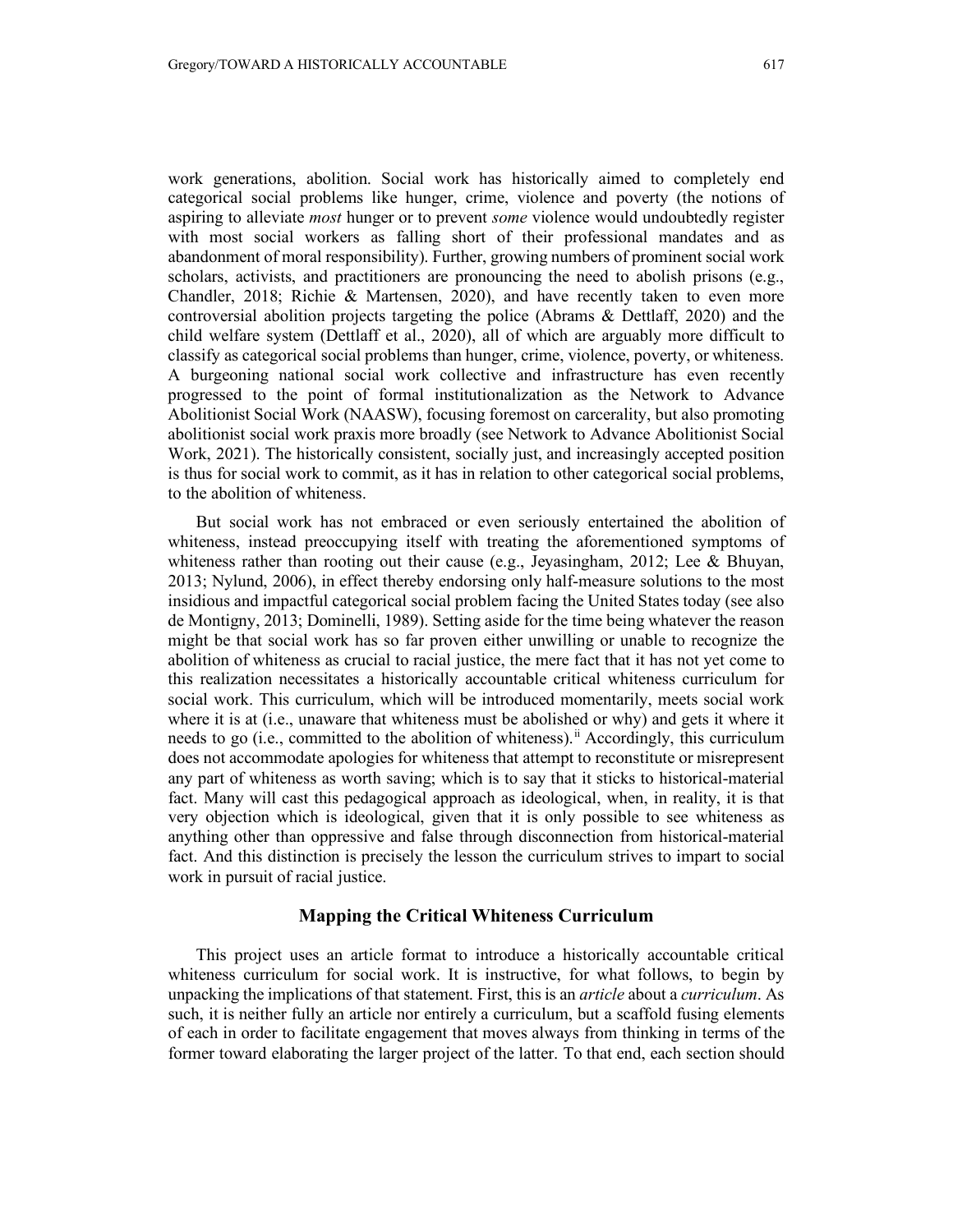be read as both describing to an external observer (i.e., reader) the topic and method of a given unit in the curriculum and exposing an internal participant (i.e., student) to the initial pedagogical encounter with that topic and method.

Second, it is the task of this project, vis-à-vis the curriculum, to *introduce*—introduce in the sense of positing a preliminary plan that is intended not as fixed or yet exhaustive, but which asserts what is estimated to be the best possible intervention at the present time with the knowledge available. The curriculum, as developed here, should endure as a moreor-less stable topical and methodological core to be amended, revised, and refined in response to the inevitable changes in and around whiteness, social work, and the ways in which they interact and intersect.

Third, the curriculum is *historically accountable*. This situates historical accountability, or accountability to history, as a necessary condition of any critical whiteness curriculum. In other words, without rigorous attention to the historical context that produces and is produced by whiteness, the curriculum cannot possibly meet its obligation to grapple with whiteness according to its etiology in lived experience. Lack of historical accountability is exactly what leads to popular (Bonilla-Silva, 2003), academic (Leonardo, 2009; Matias, 2016), and legal-institutional (López, 2006) definitions of whiteness that are based more on myth and (often deliberate) misinterpretation than evidence and actuality. The resulting modes of ahistorical understanding fail to grasp whiteness for what it is (and is not). Indeed, few social workers—or people in general, for that matter—can offer a historically informed definition of whiteness.

Fourth, this project sets upon building a *critical whiteness* curriculum. Each unit of the curriculum, though unique in many ways, shares the common objective of contributing to a multifaceted, cohesive critique of whiteness as a historical-material fact, social construction, and lived reality. This description should not be taken to signify any affiliation with the formally institutionalized academic discipline of Critical Whiteness Studies (see Hartman, 2004; Kincheloe & Steinberg, 1998; Niemonen, 2010; Twine & Gallagher, 2008), which, by aspiring to reconstruct rather than abolish whiteness, implicitly takes critique to be more of an end in itself than a means.

Lastly, the curriculum is *for* social work; it is not of, by, or in social work, in the sense that these alternative prepositions would suggest a self-produced social work curriculum or a curriculum assembled using tools and materials within social work. The curriculum addresses and caters to but originates outside of social work, drawing from topics and methods that social work does not traditionally engage in but which stand to immensely benefit social work's overarching mission of social justice. The curriculum is also *for* social work in the sense that it is presented with the full intention that social work take possession of it, adapt it, and use it such that it may generate—and itself be regenerated by—novel forms of liberatory social work praxis.

This historically accountable critical whiteness curriculum is delineated below in three sections which are designated as units of the curriculum, and that contain subsections corresponding to unit-specific lessons. Unit one introduces the method of dialectical materialism and its application in capturing histories of whiteness based in global development, the U.S. nation state, and social work. Unit two places the process of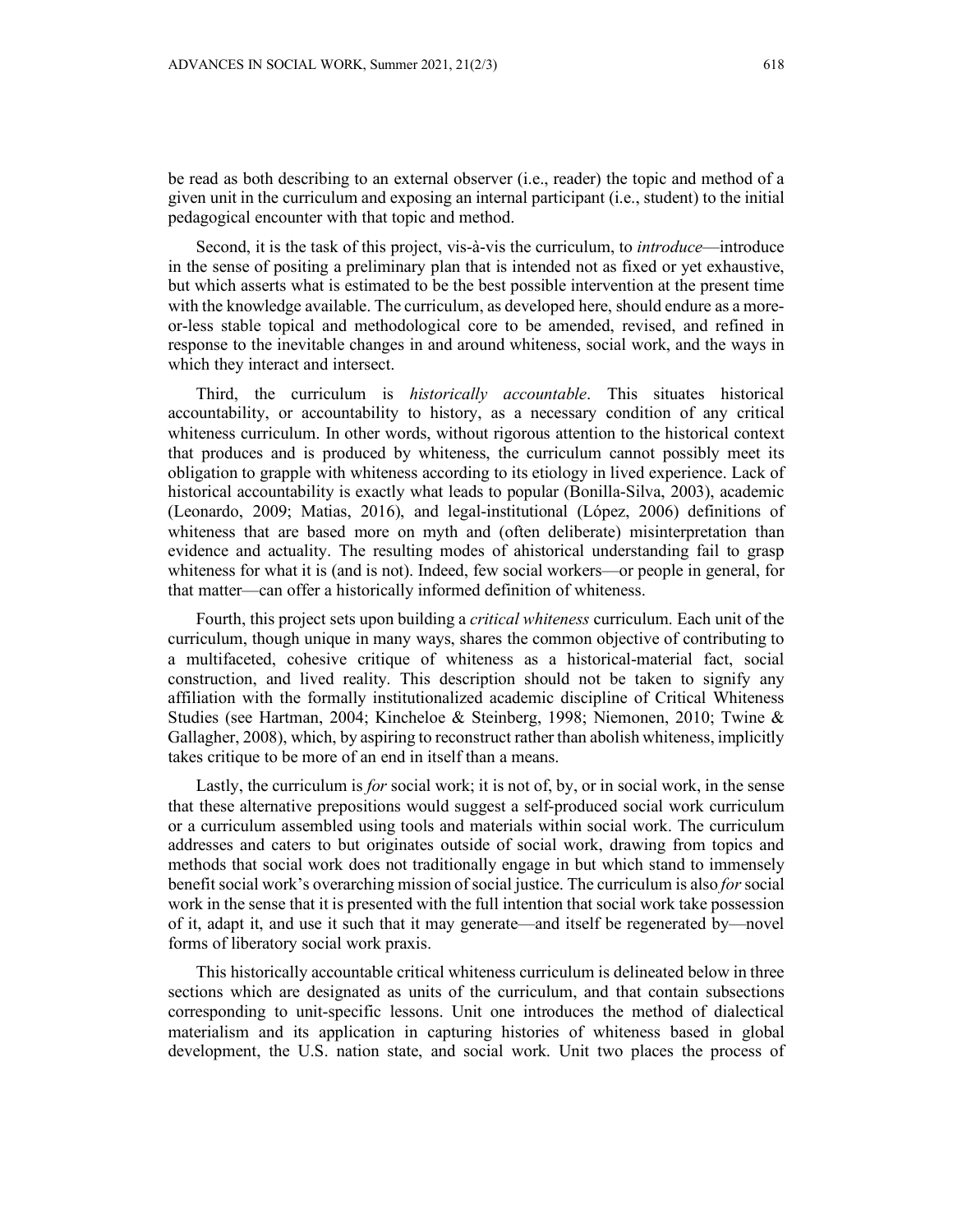education in reflective context to preemptively elucidate ways that whiteness might affect (or infect) the very modes of pedagogy upon which this and other curricula are forced to depend. Unit three arrives at the present state of whiteness and considers theoretical and practical paradigms for responding to whiteness, ultimately demonstrating abolition to be the only treatment of whiteness that is supported by the information revealed over the course of the preceding curriculum, and that aligns, in practice, with social work's ostensible devotion to racial justice.





#### **Unit One: Material Histories and Dialectical Materialism**

In unit one, the essential content in which facilitators must possess proficiency and that students must internalize consists in understanding that whiteness has not always existed, that whiteness was and is (re)invented, maintained, and deployed by and in discrete individual, collective, and institutional actions prior to becoming a ubiquitous social construction; and that these processes penetrate global history, U.S. history, and social work history (see Baldwin 1985; Du Bois, 1903/2014, 1935; Morrison, 1970). This understanding is accessible through the analytical framework of dialectical materialism, which is most often attributed to Marx (see Marx & Engels, 1932/1970), but is an extension of earlier philosophies that focused more exclusively on the material determinants of historical progress (e.g., Feuerbach, 1893; Ricoeur, 1986). What dialectical materialism contends, in short simplification, is what has just been stated regarding whiteness: social constructions (e.g., whiteness) first result from material conditions (e.g., colonialism and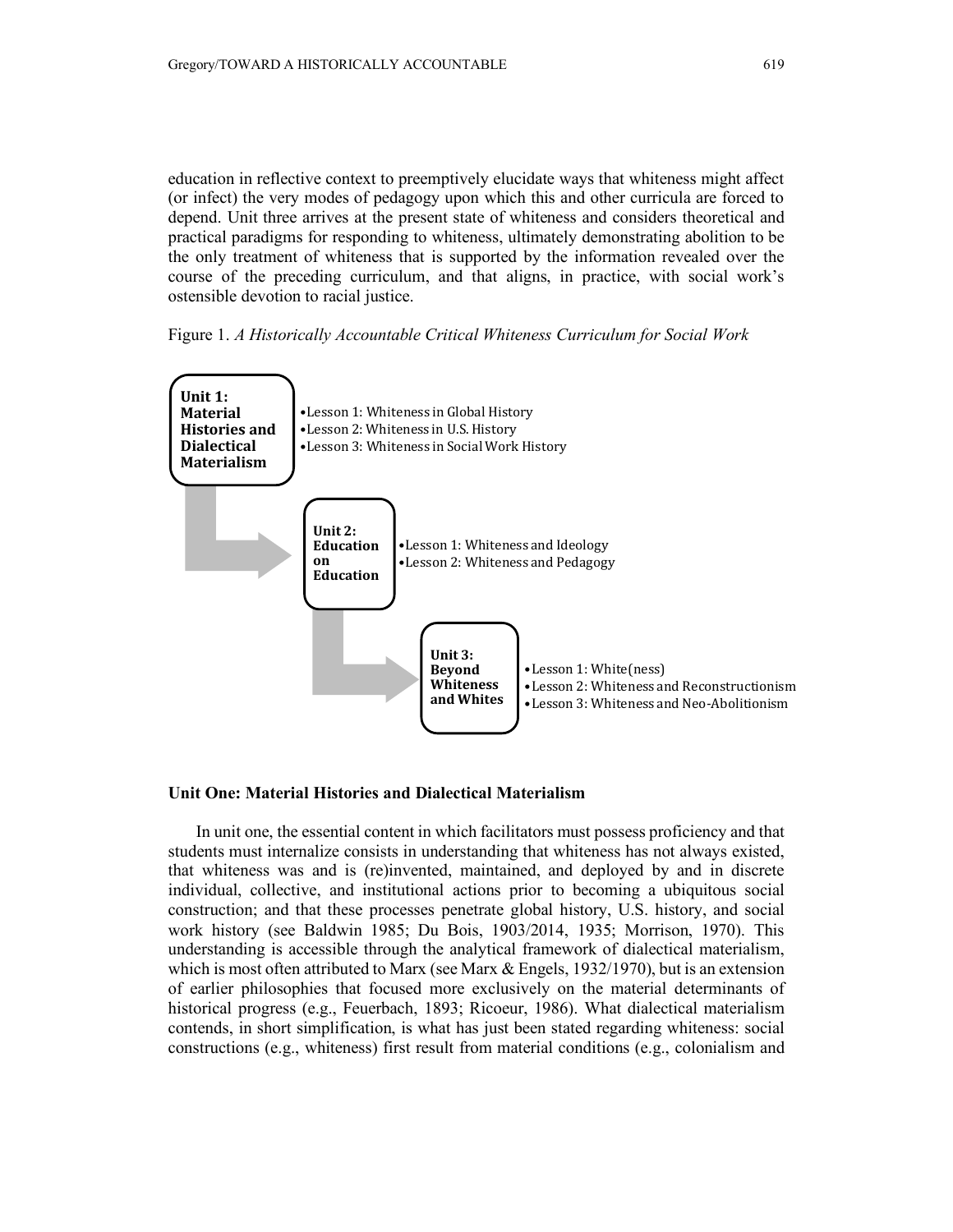capitalism), after which point the social and the material reciprocally influence and, indeed, *form* each other. This *formative* reciprocation is what is implied by the word "dialectical" in the name; that is, the social is formed in part by the material, and material is, in turn, formed in part by the social, each coming eventually to exist as a pure form of neither, but a mixture of both, and each with its respective namesake taking up the greater share of the form. The word "materialism" in the name indicates, however, that it is the material, not the social, which initiates and dominates this relationship—material change is more likely to force social change than vice versa. In unit one, dialectical materialism is just as important to facilitators and students as the contents concerning global, U.S., and social work history, each of which takes a turn as the critical object of this analytical framework.

**Whiteness and global history.** The first lesson topic in unit one is that whiteness did not used to exist—anywhere in the world (Allen, 1994–1997; Kendi, 2016). This does not mean that there were no human beings who might today be classified as white, but that the material fact of a pale phenotype was invested with no social significance. The prospect of white supremacy would have made about as much sense then as it would make today to predict that all of humankind will be organized into a hierarchical global society in which those with thick knuckle hair are presumed superior to their comparatively smooth-skinned counterparts and privileged accordingly.  $\overline{u}$ 

Obviously, things have changed since then. Dialectical materialism, by assuming some material antecedent for every social construction, compels a historical search for whatever impetus in materiality may have contributed to the global paradigm shift that gradually rendered whiteness (read: white supremacy) a thoroughly normalized fact of life. This search comprises the substance and process of the first lesson in unit one. Here, the facilitator guides the student on an exploratory journey to excavate changes in historicalmaterial circumstance by which light color (and, by extension, light skin) was arbitrarily imbued with social desirability, and thus implicitly juxtaposed with dark color (and, by extension, dark skin) as socially undesirable (Dyer, 1997; Painter, 2010). These instances represent the seeds of nascent whiteness as a necessary developmental stage, for whiteness did not suddenly burst forth into the world in its recognized and dominating form. These incremental precursors represent inflection points that would eventually support and explain the full-fledged emergence of whiteness as an inherently oppressive, institutionally sanctioned, enveloping social relation, as it exists today.

To note just one example, Ibram X. Kendi (2016) offers a generative starting point for this search in Part I of his award-winning book, *Stamped From the Beginning*. The African slave-trade initiated by Prince Henry of Portugal in 1415 eventually came to serve as a glorified model and historical touchstone for the future evolution of race and whiteness. Interestingly, Prince Henry's desire for material conquest was unmotivated by any conception of race or racism. It was, however, retrospectively rationalized and romanticized in terms of color (see de Zurara, 1963; Russell, 2000), laying the contrived intellectual foundation upon which subsequent slave-trading campaigns would build in order to justify the enslavement of persons with darker skin. Kendi (2016) himself, ascertains the very point dialectical materialism hopes to capture in this first lesson of unit one, emphasizing that "inaugural racist ideas, in other words, were a product of, not a producer of, Prince Henry's racist policies concerning African slave-trading" (p. 23).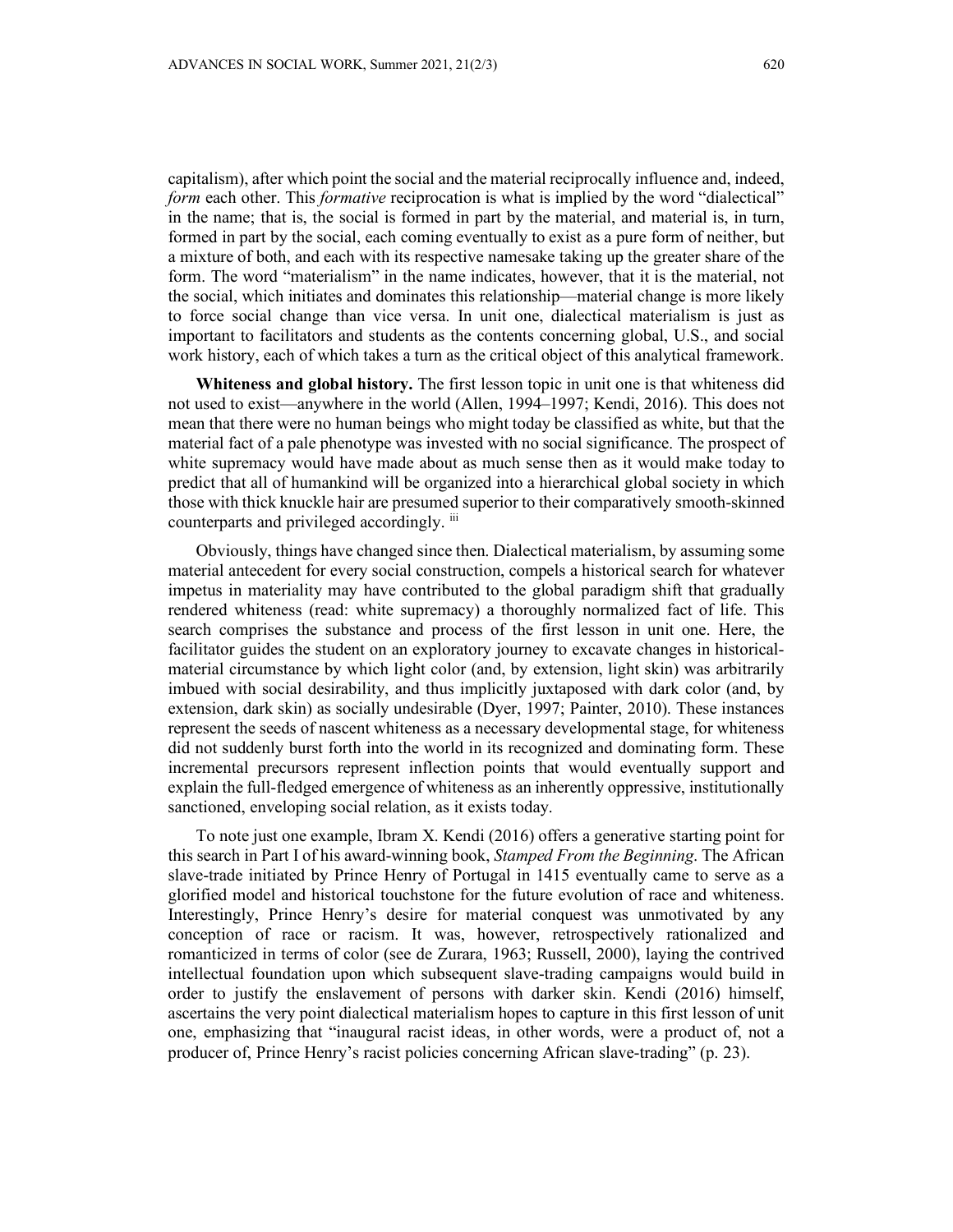**Whiteness and U.S. history.** The second lesson topic in unit one is that the Anglo-American colonies invented whiteness. Given that the previous lesson reviews historicalmaterial events leading to but still predating the advent of whiteness, and considering the sadly common knowledge that the United States was founded upon a slave economy that subsisted on white supremacy and Black dehumanization, it is logical to deduce that, by the seventeenth century, the pivotal historical-material turning point is imminent and likely an American domestic product. Theodore W. Allen (1994-1997) notes the following: "When the first Africans arrived in Virginia in 1619, there were no 'white' people there. Nor, according to colonial records, would there be for another sixty years" (p. x). Whiteness would soon become the single most consequential American invention and export in all of history, permanently altering the course of U.S. and global society.

Though the fact remains that, as already stated, whiteness did not simply appear instantaneously as a relational social identity, the dialectical materialist approach allows for the most precise approximation possible of the historical moment, broadly speaking, when certain people responded to material change in their environment by identifying for the first time as white. That historical moment was Bacon's Rebellion in Virginia, 1676. The rebellion created such destabilizing unrest that the small European landed aristocracy moved to devise a means by which to divide the two much larger populations of landless European peasants and enslaved Africans from each other, preventing them from persisting in cooperative rebellion against class oppression (Allen, 1994–1997; Kendi, 2016). "The answer to the problem, obvious if unspoken and only gradually recognized, was racism, to separate dangerous free whites from dangerous slave blacks by a screen of racial contempt" (Morgan, 1975, p. 328). And so in response to a threat to material class interest, the early Anglo-American colonists invented whiteness, a social construct that they gradually reinforced with legal and institutional protections (Hening 1823; Neill, 1875; Thandeka, 2000) in order to secure power and privilege at the direct expense of Blackness (see also Anderson, 2016, on whiteness and U.S. history).

**Whiteness and social work history.** The third lesson topic in unit one is that whiteness and social work have evolved in ways that have mutually affected each other; whiteness has informed what it means to be a social worker and to practice social work, while social work has influenced what it means to be identified and to identify as white (Gregory, 2020a). As with the first lesson in this unit, which focused on white global history, this lesson, too, can be approached in an exploratory manner. Reciprocity between whiteness and social work manifests in cases far too numerous to catalogue exhaustively (see Dominelli, 1989; Fox, 2012; Goldberg, 2008; Gustafson, 2009; Katz, 1986; Pimpare, 2007; Piven & Cloward, 1993), so various selections from the possible instances that serve as adequate examples can effectively demonstrate this symbiosis however the facilitator might like to contextualize the lesson in relation to geography, politics, culture, religion, etc. One recommended topic for making inroads to the substance of this lesson is the relationship between early social welfare and the first U.S. social sciences (e.g., anthropology). Social welfare's eager appropriation of social scientific methods—which relegated BIPOC (Black, Indigenous, and people of color) to subhuman biological and social strata (Gould, 1996)—summarily excluded BIPOC from the socially constructed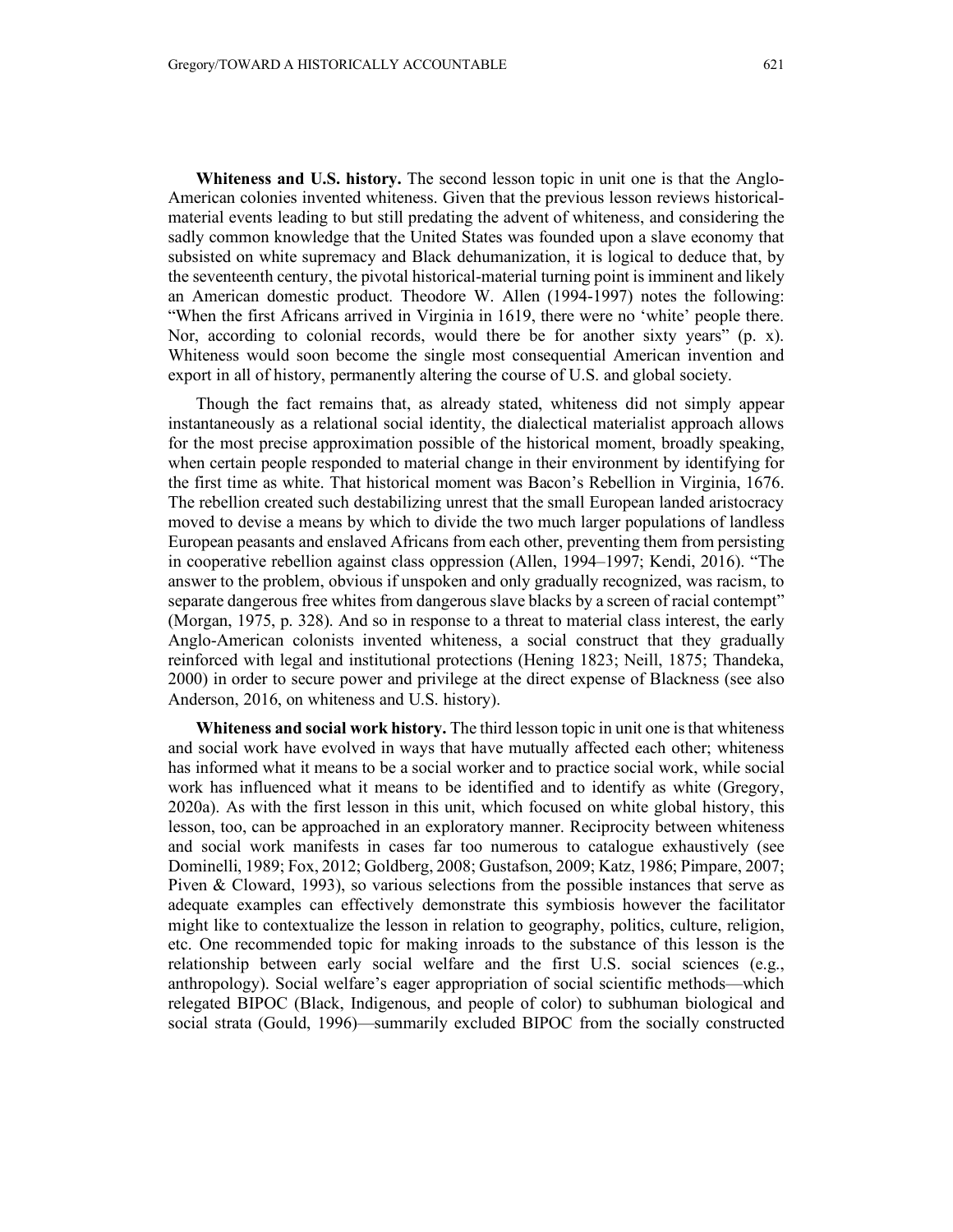boundaries of "deservingness" that determined the selective distribution of aid (Leiby, 1978).

Notwithstanding the gravity of every similar such occasion when social welfare—and eventually the formalized profession of social work—marginalized and mistreated BIPOC by its very nature as a product and project of whiteness, the more serious implication of social welfare's historical relationship with whiteness comes to bear upon the way that mainstream social work identifies itself as a profession today. Stated plainly, through complicity in whiteness, social work systemically misunderstands and misrepresents itself at the individual, collective, and institutional levels as external and opposed to, rather than integral to, the historical development of racism and racial injustice. This is the overarching conclusion of lesson three, which synthesizes the essential takeaways from the previous lessons on whiteness in global and U.S. history and situates them in direct relation to social work.

### **Unit Two: Education on Education**

In unit two, the essential content in which facilitators must possess proficiency and that students must internalize consists in understanding that the education system is enmeshed with whiteness and operates to (re)produce students as subjects who are legible according to the terms of whiteness. For the benefit of both the reader and the future student of this curriculum, it is and will be important to contextualize this unit in two ways. There is a chance that the topic of this unit (i.e., whiteness *vis-à-vis* education) might be perceived as peripheral or superfluous in comparison to the more direct connections to whiteness apparent in the other two units; and there is some risk that the lessons in this unit might be read in a way that is overdetermined, meaning more generalized and definitive in theory than turns out to be the case in practice. Regarding the former concern, simply note the centrality of the education system as a mediator of *any* socioculturally transmitted influence (e.g., whiteness) on young persons, given the national out-of-school rate of roughly one percent (UNESCO Institute for Statistics, 2020) and the homeschooling rate of approximately three percent (National Center for Education Statistics, 2018). Note also the fact that professional social work depends on the education system for its very existence. As for the latter apprehension, it is a fair criticism that the theories discussed in this unit were originally presented by their authors as perhaps more explanatory than they really are. The theories should be taken as informative in every context, determinative in no context. This is important to clarify in order to leave room for the possibility of change that is necessary if there is to be hope for liberation from the oppression that is innate to contemporary life under the reign of whiteness.

**Whiteness and ideology.** The first lesson topic in unit two derives from French Marxist philosopher Louis Althusser's (1971) theory of ideological state apparatuses (ISAs) and interpellation. But before going any further, this necessitates an all-too-brief aside on the all-too-loosely applied concept of ideology. As developed most famously by Marx, ideology is best understood in opposition to what one might colloquially refer to as that which is real or true (Marx & Engels, 1932/1970; see also Ricoeur, 1986). Thinking or acting ideologically, therefore, is for one to be guided not by that which is real or true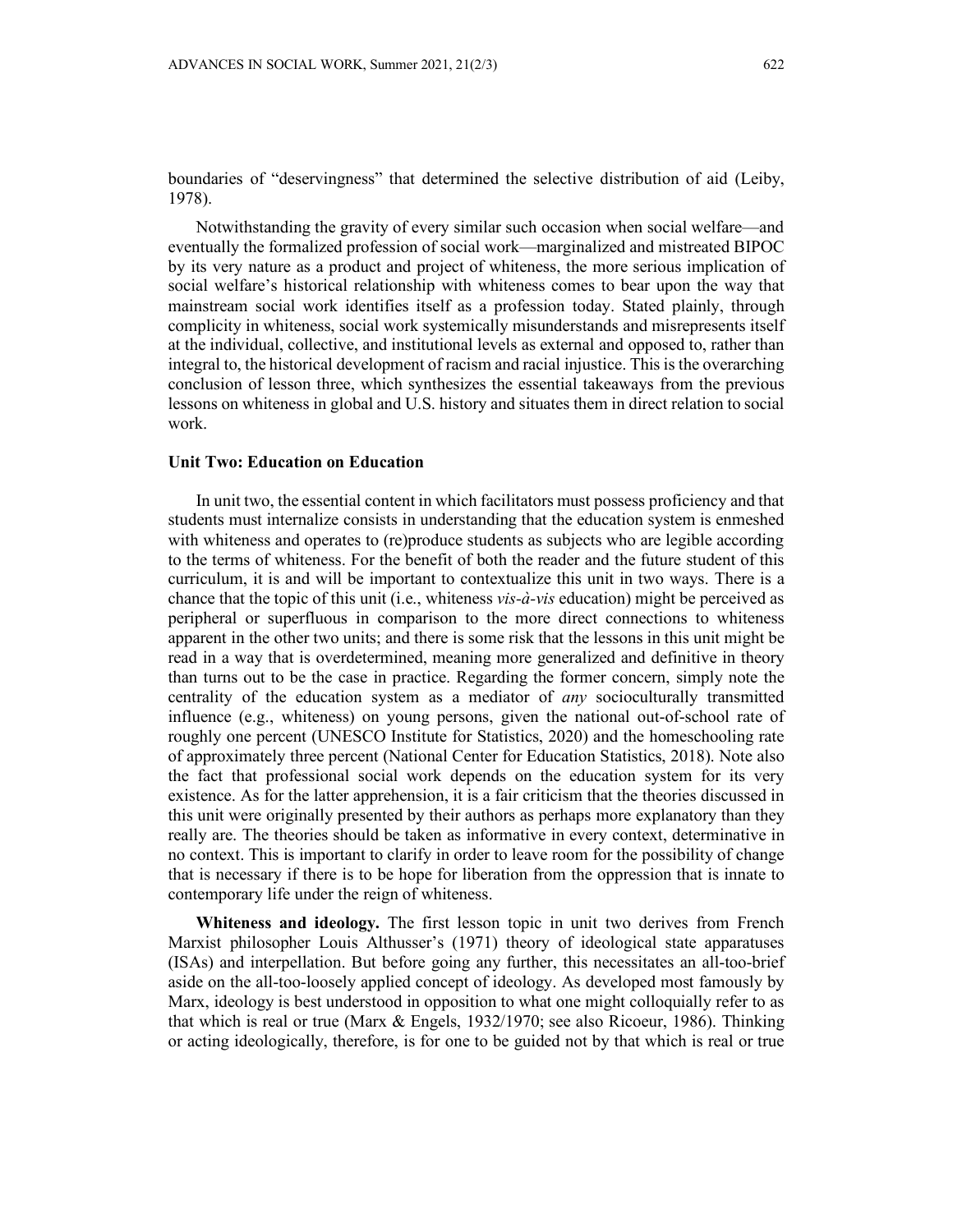(again, in the informal sense), but by one's *idea* of that which is real or true, which, of course, is subject to any and all sorts of subjective deviations. And it is a characteristic of ideology to substitute itself *as* that which is real or true rather than a subjective relation to it. This should sound readily familiar to U.S. social workers living amid the political climate of the year 2020, who likely encounter quite regularly the experience of a struggle to reach consensus with differently-minded others, not over opinions related to facts, but over facts themselves. This slippage in agreed-upon reality and truth depending upon subjective position is ideology at work.

Continuing now to Althusser (1971), ISAs are those institutions (e.g., the school, the church, the family, etc.) that the state depends upon to disseminate its dominant ideology, but which are not always identified entirely with that function (i.e., the family is clearly more than just a state propaganda machine). Althusser proposes that, in capitalist society, the school has surpassed the church as the primary ISA. Interpellation, he further asserts, is the process of recognition by which the dominant ideology constitutes individuals as "always-already subjects" (p. 176). Though quite complex and impossible to elaborate in full within the constraints of introducing the curriculum at hand, this ideological corollary of interpellation essentially theorizes that by the mere fact of living in social contact with society as it is organized by the state, it is *always* the case that one can only be recognized by others and recognize oneself in terms *already* compatible with the dominant ideology.[iv](#page-13-3) This abstract description will become clearer in the following summarizing example.

The lesson is that, in the U.S. nation state, the ISAs—the school, first and foremost facilitate the dominance of an ideology that is inextricably conditioned by whiteness (though it is, of course, also bound up with other determinants such as capitalism, nationalism, and heteronormativity). This ideology interpellates individuals as subjects assimilable to whiteness, meaning that individuals always recognize themselves and are recognized by others in terms of whiteness. Since, again, whiteness is coextensive with white supremacy, these terms imply that recognition as white entails recognition as not BIPOC, and recognition as BIPOC entails recognition as not white, the former having the effect of ideological supremacy, the latter of ideological oppression. And these ideological relations exert material consequences.

**Whiteness and pedagogy.** The second lesson topic in unit two follows from French sociologist Pierre Bourdieu's theories on pedagogy and cultural reproduction (Bourdieu, 1991; Bourdieu & Passeron, 1990). If the dominant U.S. ideology is produced by and produces whiteness, and if this process depends largely upon schools and interpellation therein, there is still room to specify the mechanics of *how* students are continuously constituted and reconstituted as always-already subjects indissolubly related to whiteness. So far, the question of "how" has not been answered beyond it being located somewhere in the immersion of the student in the school environment. Bourdieu goes further, explicating the roles of pedagogy and language in schools as means of reproducing subjects of the dominant ideology. Here again, it is impossible, in an introduction to this curriculum, to do justice to the full scope and depth of the theoretical content. That task is reserved for curriculum implementation, sketching only an outline for now. In distilled form, Bourdieu claims the following regarding pedagogy and language: the ideologically presumed, authoritative pedagogue (i.e., teacher) inculcates the student with understanding that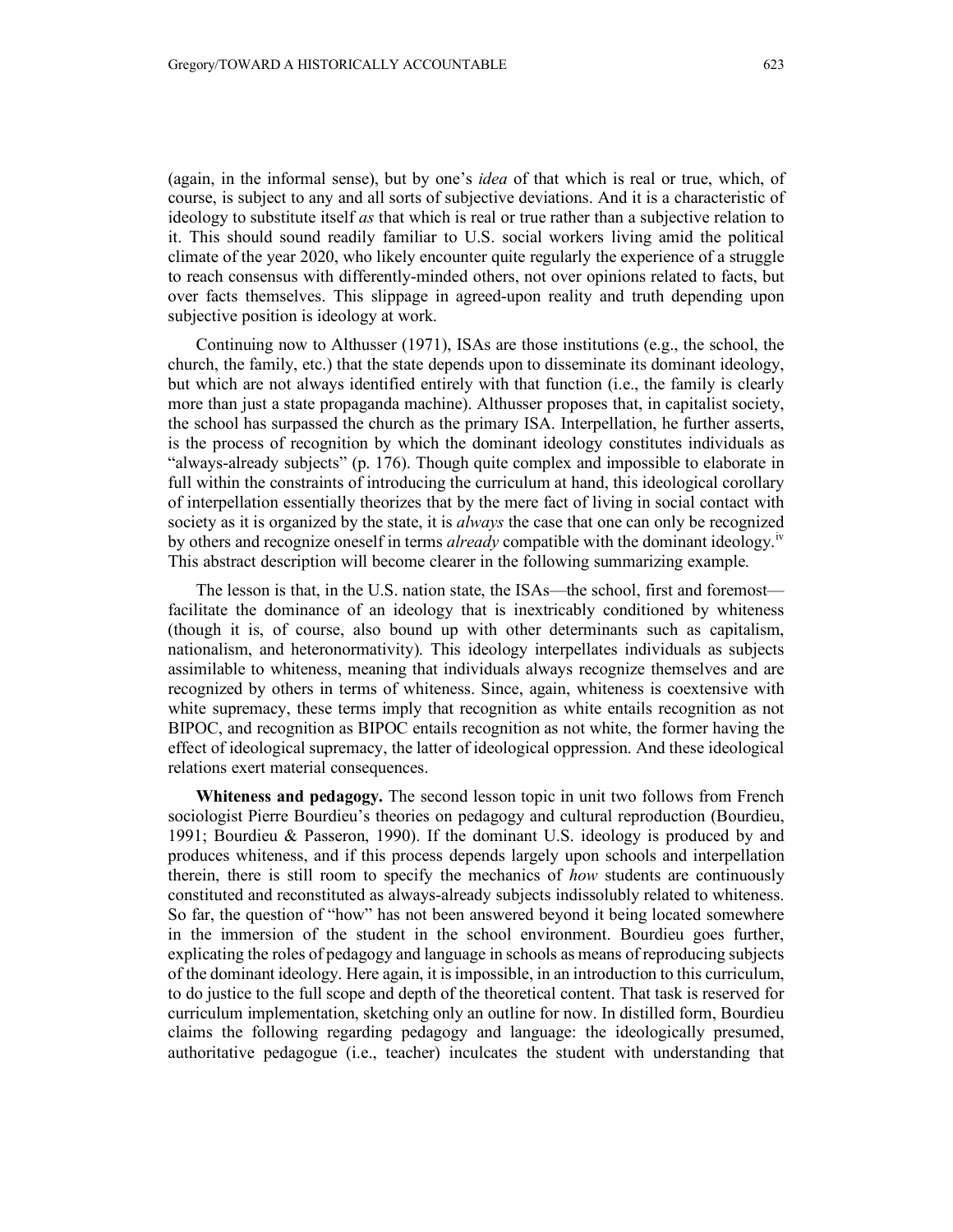comports with the dominant ideology; this understanding cultivates in the student a subjectivity that is dialectically related to the dominant ideology—neither purely individual nor ideological, but necessarily a synthesis of both, which Bourdieu calls *habitus*; the habitus guides the student's material practice in such a way as to guarantee the reproduction of the objective structures that, in the first place, secured the culture of the dominant ideology by which, among other things, the aforementioned pedagogue was presumed to be an authority. And this cultural, pedagogical reproduction of the dominant ideology and its subjects transpires in the medium of language—a sign system with the capacity to inflict what Bourdieu calls the symbolic violence of assimilating an individual to the dominant ideology, even interpellating an individual as a subject of that dominant ideology, in direct contradiction with their best interest and autonomy (see also Vološinov, 1986).

The lesson, as it relates to whiteness, carries forward from the preceding lesson on ISAs and interpellation, but increases in specificity. Beyond the "what" (i.e., schools traffic in the dominant ideology and constitute subjects accordingly), the "how" is now evident students acquire the dominant ideology through pedagogy and as a product of language. And given the already established coincidence of whiteness with the dominant U.S. ideology, it follows that students in the United States are recruited as participants in whiteness through the content of the schooling they receive and the language of their lessons. This conclusion aligns with the growing body of evidence of the myriad ways that whiteness thoroughly pervades education (e.g., Allen, 2004; Applebaum, 2017; Bonilla-Silva & Zuberi, 2008; Leonardo & Manning, 2017). Students are inscribed with the ideological imprimatur of whiteness not by diffuse absorption of something nebulous in the ether of the school environment, but by direct transfer of the very instructional substance that is part and parcel of the U.S. education system.

#### **Unit Three: Beyond Whiteness and Whites**

In unit three, the essential content in which facilitators must possess proficiency and that students must internalize consists in understanding that the conflation of whiteness and whites has forestalled effective social and political action against whiteness; reconstructionism addresses symptoms but not causes of racial injustice vis-à-vis whiteness, thereby reifying whiteness through incorrectly framing the problem; and neoabolitionism represents the only response to whiteness that is historically consistent and practically aligned with the goal of racial justice. After two units spent solidifying the prerequisite familiarity with the history of whiteness and the primary means by which it is reinforced and spread, unit three finally turns toward the collective activity of responding to whiteness. This transition is imperative if the curriculum is to assist social work in moving beyond theory to a mode of praxis that directly addresses whiteness as a categorical social problem.

**White(ness).** The first lesson topic in unit three is the rampant confusion regarding the conceptual boundary between whiteness and whites, along with the ways that this misinterpretation impedes and distracts social progress. The greatest accomplishment of whiteness has been to con[v](#page-13-4)ince the world that whites, as such, exist.  $\check{y}$  Today, any conceptual separation between whiteness and whites strikes most as mind-bendingly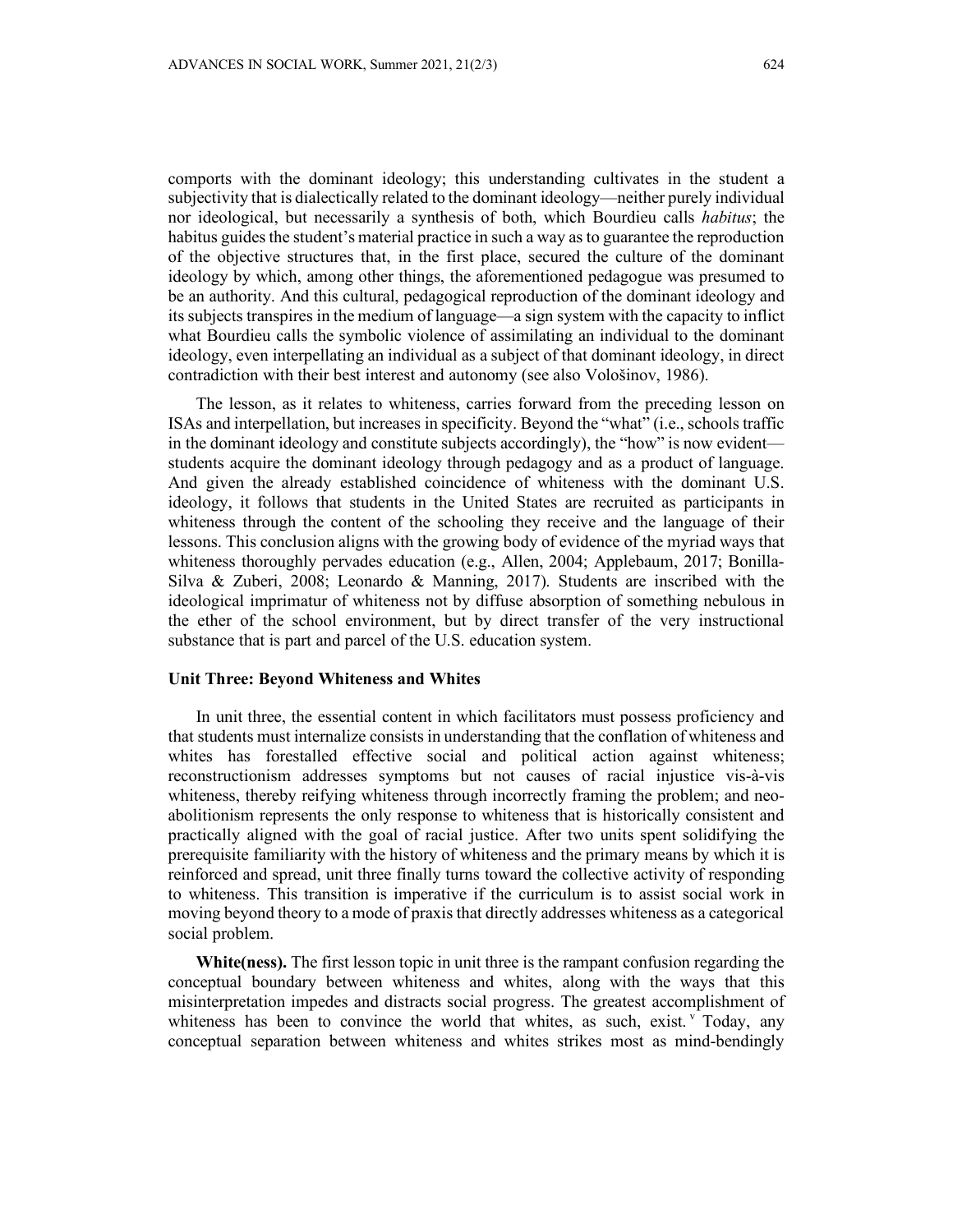difficult to fathom. Even though biologically determined theories of race as an immutable trait have steadily declined over the better part of the last century (Obasogie et al., 2015), few people have entertained the further prospect of letting go of whiteness as it is socially constructed. As many gain clarity around the fact of whiteness and white supremacy as the selfsame phenomenon, they paradoxically lament what they perceive to be the insurmountable challenge of *whiteness as an ineradicable social construction*, although it is precisely that which has been socially constructed that can be deconstructed and disposed. In spite of the unwilling reactionaries (e.g., Gilbert, 2016) or the unwitting conformists (see Hartmann et al., 2009), even those who critically engage the social problem of whiteness all too often orient themselves to intervention in ways that make an oxymoron out of whiteness as an allegedly irreversible social construction. This is because prevailing understanding conflates whiteness with whites.

Whiteness is a social construction; whites are individuals who positively identify or are affirmatively recognized in *relation* to whiteness. Whether whiteness flourishes, decays, or disappears altogether, the individual does not change; but the *relation* of the individual to whiteness may change. It is only because the social construction of whiteness has, since its invention, subsumed nothing other than countless desires for the acquisition of capital<sup> $vi$ </sup> in various forms (e.g., social, cultural, economic, political) that it is systemically mistaken for something incorporated *by* and *in* the individual; it is something the individual *has* and *is* (see also Harris, 1993; Lipsitz, 1998). This erroneous attribution of whiteness *as* rather than *to* individuals has the effect of inhibiting social or political resistance to whiteness, given the much more precarious task for activists of combating *people* than an *idea*, as well as the more impassioned resistance elicited in defense of the *self* than a *relation*. Put differently, the conflation of whiteness with whites is what leads people to take anti-racism as a personal affront; it is what compels Donald Trump and those in service to him, in the year 2020, to issue an executive memorandum condemning the concept of white privilege and the analytical paradigm of critical race theory as "divisive, false, and demeaning propaganda" (para. 5) and as "anti-American" (Vought, 2020, para. 1), as if individuals, rather than social constructions, were under scrutiny.

**Whiteness and reconstructionism.** The second lesson topic in unit three is the reconstructionist response to whiteness. Reconstructionism describes probably 95 percent of research, scholarship, and sociopolitical practice that responds directly to whiteness (see Kincheloe et al., 1998, for the programmatic reconstructionist text; see also Leonardo, 2009, pp.  $61-74$ , on reconstructionism).  $\frac{v}{u}$  It is a general, descriptive category, not a selfdesignation among those to whom it applies. The name is relatively transparent about what this mode of response to whiteness entails (i.e., the reconstruction of whiteness), but it is important to explicitly draw out the two implicit, definitive parameters that set the reconstructionist agenda.

First, reconstructionism insists that whiteness change in a way that is decidedly antiracist. Second, reconstructionism assumes the persistence of whiteness in some form, thus problematizing symptoms of whiteness, not its existence. Reconstructionists diverge methodologically in both subtle and significant ways, but they are unified in the fact that they provide no justification for this second tenet, making it an assumption in the absolute sense. Instead, when the subject is broached of a world without whiteness,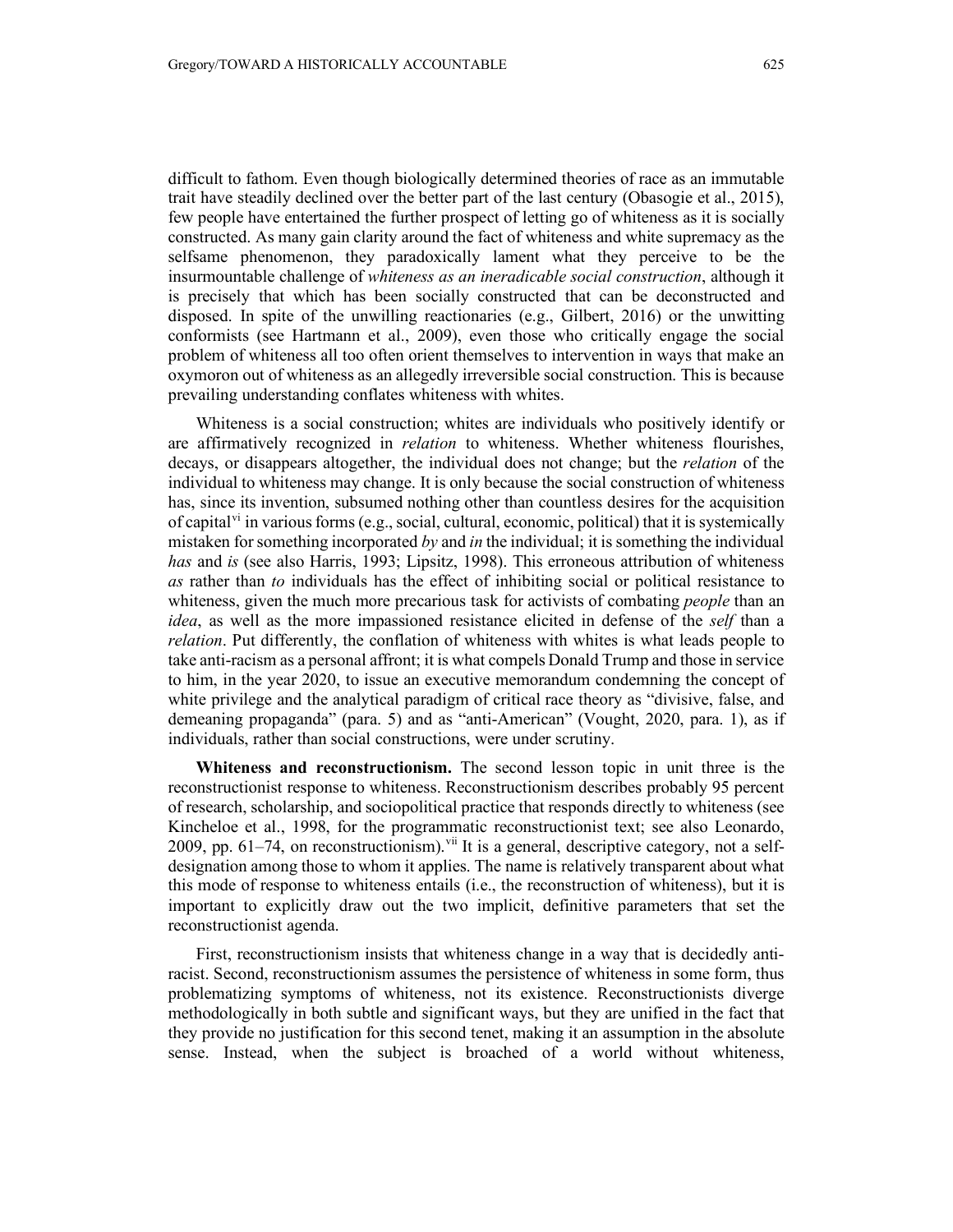reconstructionists characteristically make an argument about whites rather than whiteness. [viii](#page-13-7) Shannon Sullivan (2014) is exemplary in this regard when she directly addresses the social movement for the abolition of whiteness, writing, "I object to its mission because it underestimates the significance of whiteness to many people's identities and habits, and not just those who are avowed white supremacists" (p. 141). Confronted by the abolition of whiteness as a hypothetical, Sullivan says nothing about whether whiteness *can* be abolished, but weighs in on whether it *should* be abolished, claiming that, in fact, it should not, citing the "significance" of whiteness to whites. The signature of reconstructionism is any argument similar to Sullivan's, which answers questions about *possibility* with concerns about *plausibility*. Every time, in whatever form, this amounts to an assertion that whiteness cannot be abolished because it would be too hard.

**Whiteness and neo-abolitionism.** The third lesson topic in unit three is the neoabolitionist response to whiteness. If the above estimate is accurate, then it follows that neo-abolitionism encompasses somewhere around five percent of the research, scholarship, and sociopolitical practice that responds directly to whiteness. The late Harvard professor Noel Ignatiev and his collaborator John Garvey founded the still-marginal neo-abolitionist movement in the late 1990s, publishing the sole explicitly neo-abolitionist text, *Race Traitor*, in 1996. The movement was also intellectually sustained by significant empirical and theoretical contributions from Roediger (1991, 1994). These scholars are mentioned in text rather than parenthetically because, contrary to reconstructionism, neo-abolitionism is a program with which individuals do self-identify (though Roediger has maintained a safe distance in practice despite his written pronouncements). And these three, collectively, set the terms of neo-abolitionism in their own words. Ignatiev and Garvey (1996) situate neoabolitionism as a theoretical possibility, contending "first, that the 'white race' is not a natural but a historical category; second, that what was historically constructed can be undone" (p. 35). Roediger (1994) attempts to motivate the abolition of whiteness as a sociopolitical intervention, opining:

We cannot afford to ignore the political implications of the mass questioning of whiteness as a trend and a possibility in the US. In a variety of settings . . . whites are confessing their confusion about whether it is really worth the effort to be white. We need to say that it is not worth it and that many of us do not want to do it. (p. 16)

As Ignatiev and Garvey point out, neo-abolitionism is theoretically consistent with historical-material fact (which students will, by this point, realize based upon the first two units of the curriculum). It targets the abolition of whiteness as the unavoidable first step toward deconstructing the overarching social typology of race, which sustains racial inequity and injustice. Zeus Leonardo (2009) sums up the rationale for taking on whiteness directly as a necessary and efficacious strategy for dealing with the larger problem of race when he states that "without a privileged center, there can be no denigrated margin" (p. 71). But neo-abolitionism has never developed a means of praxis—theory-informed practice and practice-informed theory. In fact, neo-abolitionism has hardly begun to articulate any plan even for mere practice, save anecdotal evidence of white individuals giving their best ad hoc, subjective, inconsistent interpretations of what it might look like to embody and enact a new, chosen identity that they describe as a "race traitor" (see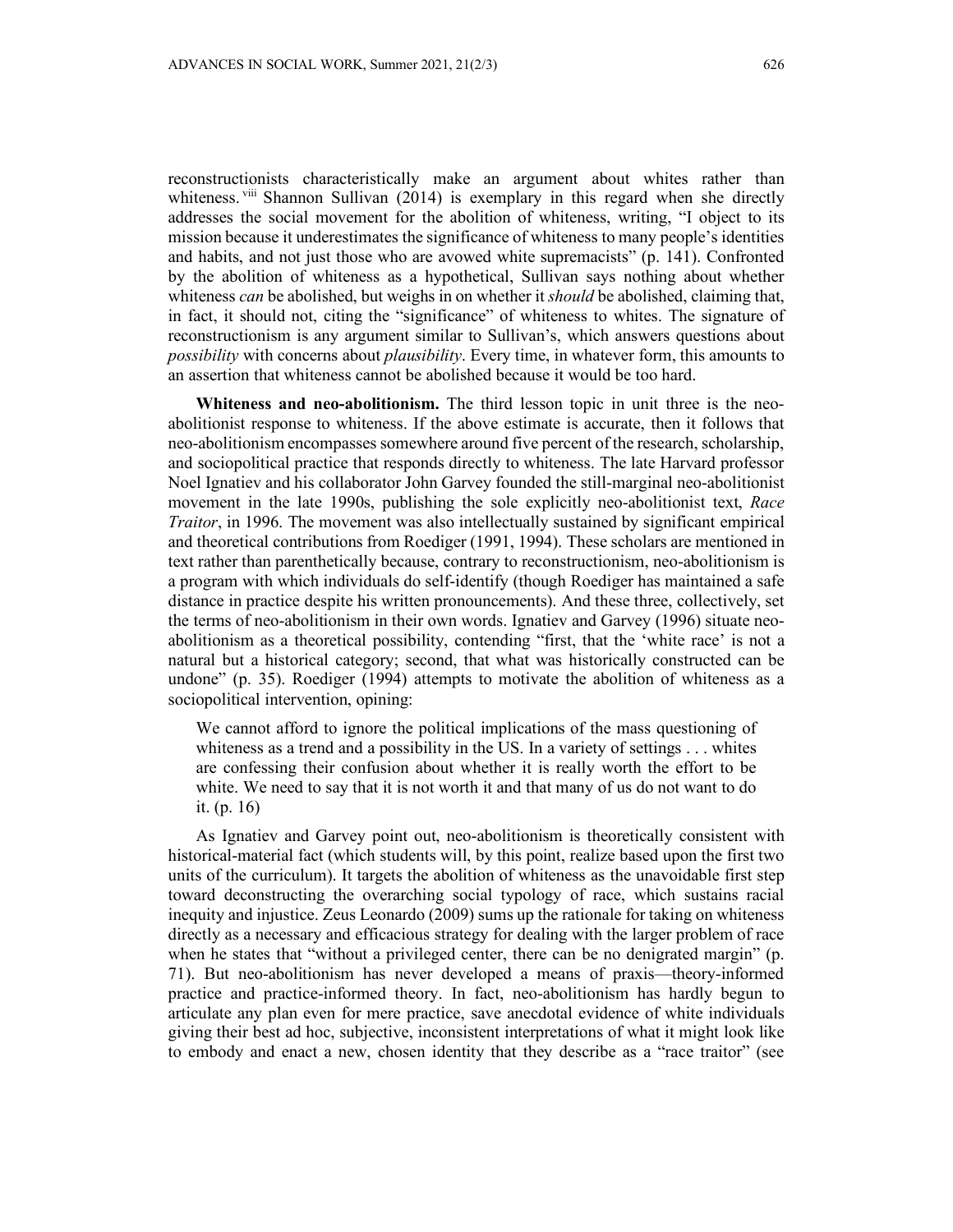Ignatiev & Garvey, 1996). While reconstructionism lacks a coherent theoretical foundation but proceeds nonetheless to practice, neo-abolitionism, conversely, begins from a theoretically sound point of departure without any plan for practical implementation. In their present forms, neither can offer a viable path to racial justice. But neo-abolitionism at least contains the potential to eventually, in a more mature form, break through the limitations of a human condition that is existentially constricted by whiteness and the social construction of race.

### **Conclusion: Notes Toward Implementation**

The historically accountable critical whiteness curriculum for social work that is proposed here attempts to cover a lot of ground: global origins of color distinctions leading to colorism; the invention of whiteness and attendant racism; the formation of social work alongside of whiteness; state deployment of white ideology and the creation of subjects in relation to whiteness; schools and the uses of pedagogy and language in the cultural reproduction of white ideology and subjects in relation to whiteness; the relationship between whiteness and whites; the reconstruction of whiteness (reconstructionism); and the abolition of whiteness (neo-abolitionism). To teach these topics comprehensively over the course of a curriculum presents an immense challenge; to introduce these topics completely here is impossible. Again, each section should be read as both describing to an external observer (i.e., reader) the topic and method of a given unit in the curriculum and exposing an internal participant (i.e., student) to the initial pedagogical encounter with that topic and method. What is written here should be taken as the beginning, not the entirety, of the curriculum content, along with clear indications of where to expand and suggestions for resources and strategies that will aid in fully bringing the curriculum to fruition. Table 1 provides discussion questions designed to both deepen learning and to facilitate the further development of this curriculum, along with important resources related to each unit. These resources are valuable not only for their original content, but also for their references and footnotes, which, themselves, exponentially broaden the historical and theoretical terrain that may yield insights generative to the curriculum, its facilitators, and its participants.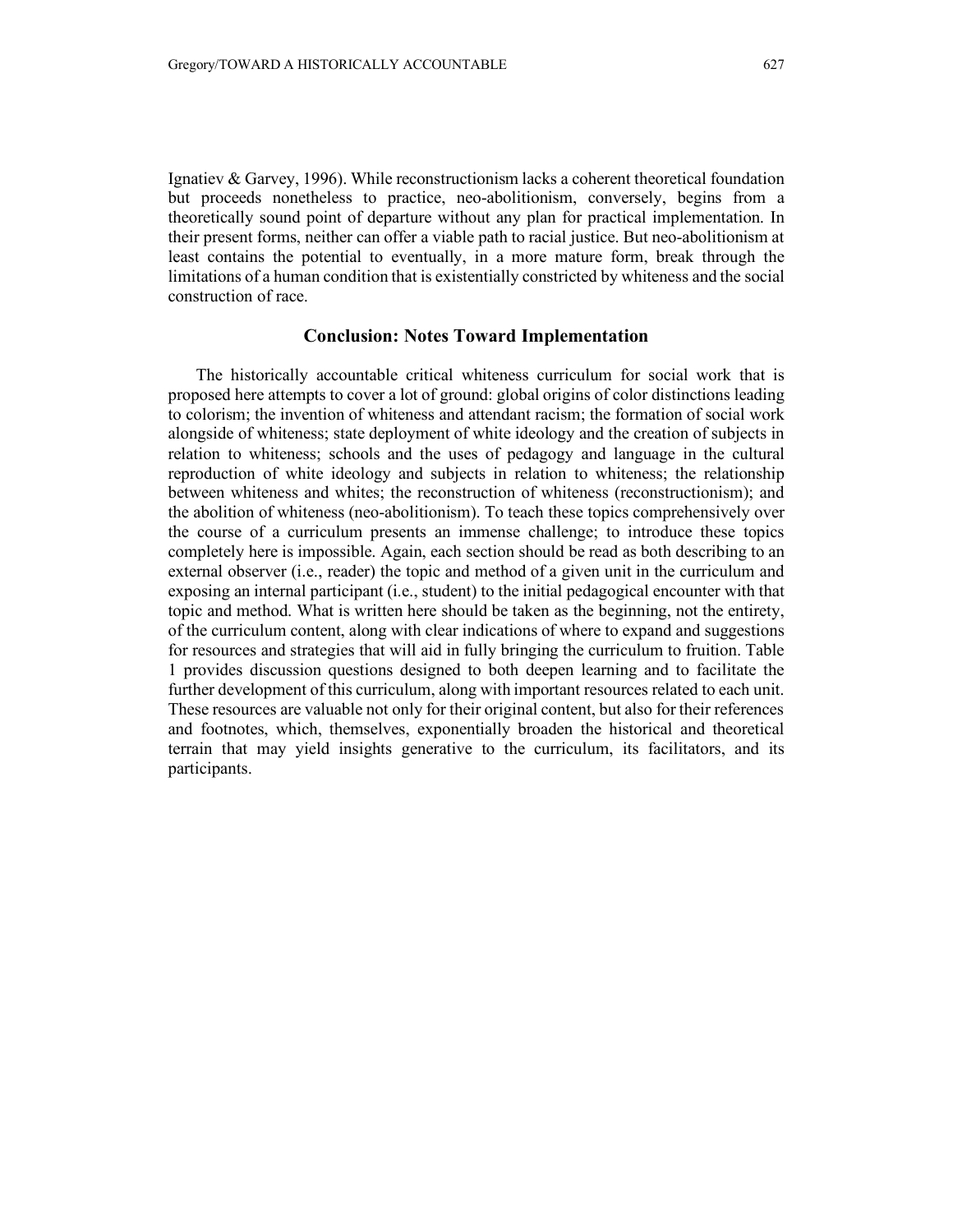| Unit                      | <b>Discussion Questions</b>                | <b>Important Resources</b>  |
|---------------------------|--------------------------------------------|-----------------------------|
| <b>Material Histories</b> | 1. When, where, why, and how did light     | Allen, 1994-1997;           |
| and Dialectical           | color become socially valued over dark     | Brodkin, 1998; Hale, 1999;  |
| Materialism               | color?                                     | López, 2006; Ignatiev,      |
|                           | 2. When, where, why, and how was           | 1995; Kendi, 2016;          |
|                           | whiteness invented?                        | Painter, 2010; Roediger,    |
|                           | 3. How has social work affected and been   | 1991, 1994, 2005;           |
|                           | affected by whiteness?                     | Thandeka, 2000              |
| Education on              | 1. How is the education system related to  | Althusser, 1971; Bourdieu,  |
| Education                 | ideologies of whiteness?                   | 1991; Bourdieu &            |
|                           | 2. How does whiteness affect students, as  | Passeron, 1990; Bonilla-    |
|                           | learners and people, through education?    | Silva & Zuberi, 2008; Hill, |
|                           | 3. How does whiteness operate through      | 2008; Vološinov, 1986       |
|                           | language?                                  |                             |
| Whiteness, Whites,        | 1. How is whiteness different from whites? | Ignatiev & Garvey, 1996;    |
| and Beyond                | 2. What is reconstructionism, how might    | Gregory, 2020b; Kincheloe   |
|                           | one enact it, and to what effect(s)?       | et al., 1998; Leonardo,     |
|                           | 3. What is neo-abolitionism, how might     | 2009; Roediger, 1994        |
|                           | one enact it, and to what effect(s)?       |                             |

Table 1. *Curriculum Questions and Resources*

In the course of proposing this curriculum, it has been stated on the one hand that these lessons will get social work from where it is at (i.e., unaware that whiteness must be abolished or why) to where it needs to go (i.e., committed to the abolition of whiteness). On the other hand, the curriculum does not include a plan for what the abolition of whiteness looks like as praxis. This is intentional. The *commitment* to the abolition of whiteness is as far as the curriculum intends to go, for now. It is one thing for the curriculum to review and interpret available facts, and even to draw a conclusion that suggests a particular response. It would be another thing altogether for the curriculum to prescribe the manner of that response, at this stage. Neo-abolitionist social work praxis must grow from collective, participatory learning, and action. Ironically, if it did not, it would simply reproduce ways of knowing and being that are historically characteristic of whiteness. This would quickly become self-defeating. The present discussion—this transitional step between an article and a curriculum—is neither a collective nor participatory intellectual product, but a single exercise in extending an invitation to the larger social work community to join in a collaborative movement in theory and practice toward the abolition of whiteness. As such, this alone cannot envision the steps from theory to practice in a way that is inclusive or sustainable. The possibility and shape of neo-abolitionist social work praxis can only be realized by first attempting to implement a historically accountable critical whiteness curriculum for social work. Perhaps then, and only then, future iterations of the curriculum might include a plan for praxis. In a sense, the only way to finish is to begin.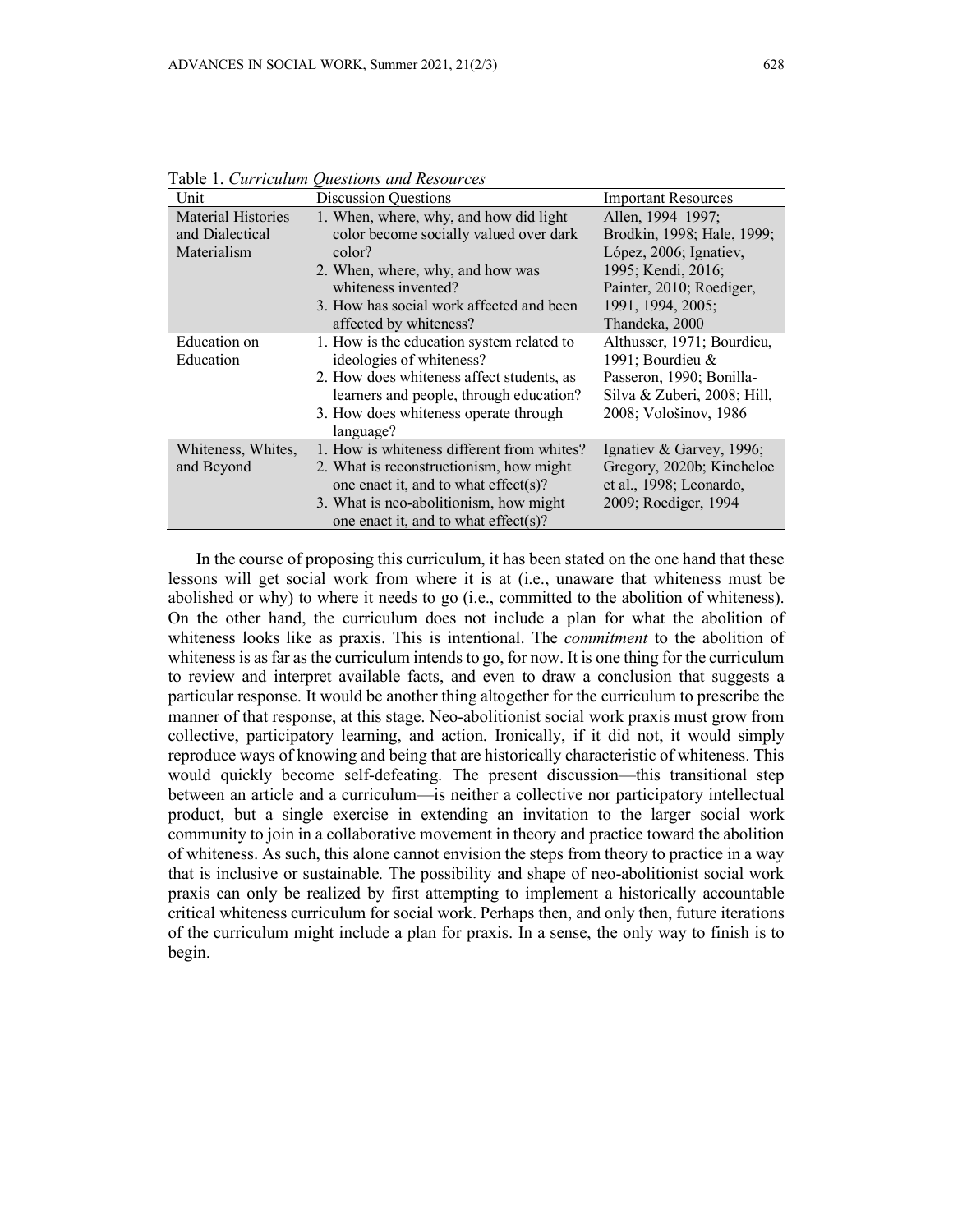'interpellation' demonstrates more specifically the relationship between ideology and the subject … We are constituted as subjects through a process of recognition. The use of the term

'interpellation' is an allusion to the theological concept of call, of being called by God. In its ability to interpellate subjects, ideology also constitutes them" (pp. 148–149).

<span id="page-13-4"></span><sup>v</sup> Baudelaire (1869/1970) originally wrote, "la plus belle des ruses du Diable est de vous persuader qu'il n'existe pas," or, roughly translated, "the most beautiful trick of the Devil is to persuade you that he does not exist"  $(p. 61)$ .

<span id="page-13-0"></span><sup>i</sup> As one piece of highly public and commonly known evidence that clearly illustrates the lack of urgency displayed by social work toward racial justice issues in comparison to matters of social justice unrelated to race, simply consider that the goal of ending racism was included as a "Grand Challenge for Social Work" only in 2020, seven years after the so-called challenges were introduced as a social work guiding framework in 2013 (Rao et al., 2021).

<span id="page-13-1"></span> $\ddot{a}$  Hopefully the social worker that has already realized these truths will accept an apology, here, and understand that this necessary generalization is based upon and addressed to the overwhelming majority of social workers and prevailing social work institutions that have never

considered the abolition of whiteness.

<span id="page-13-2"></span>iii Jane Elliott's (2016) famous blue eyes/brown eyes experiment, originally conducted in 1968, represents perhaps the most classic case study on the observed effects of arbitrarily attaching social value to phenotypic traits, and illustrates the unnatural dissonance that social stratification must forcibly overcome in order to gain acceptance as a societal norm.

<span id="page-13-3"></span>iv Paul Ricoeur (1986) says the following in his own attempt to put the matter of interpellation succinctly, which might provide helpful additional context where my own introduction of this concept is necessarily abbreviated: "Althusser's interesting analysis of what he calls

<span id="page-13-5"></span>vi Capital has to be understood here in the strict sense of *surplus* value.

<span id="page-13-6"></span>vii Reconstructionism's ubiquity makes individual citations less meaningful as examples, but a few additional representative texts include Alcoff, 2015; Ellsworth, 1997; Giroux, 1997; and Feagin, 2013.

<span id="page-13-7"></span>viii The reconstructionist literature has never fully separated whiteness from whites, and has consequently yet to respond to Roediger with a historical example of whiteness as anything other than oppressive and false. Reconstructionists frequently cite examples of whites who are not oppressive and false, testifying to the individual but not the social construction. If there is any part of whiteness that is, or ever has been, inherently positive and independent from an implicit, negative relation to BIPOC, reconstructionism has not identified it.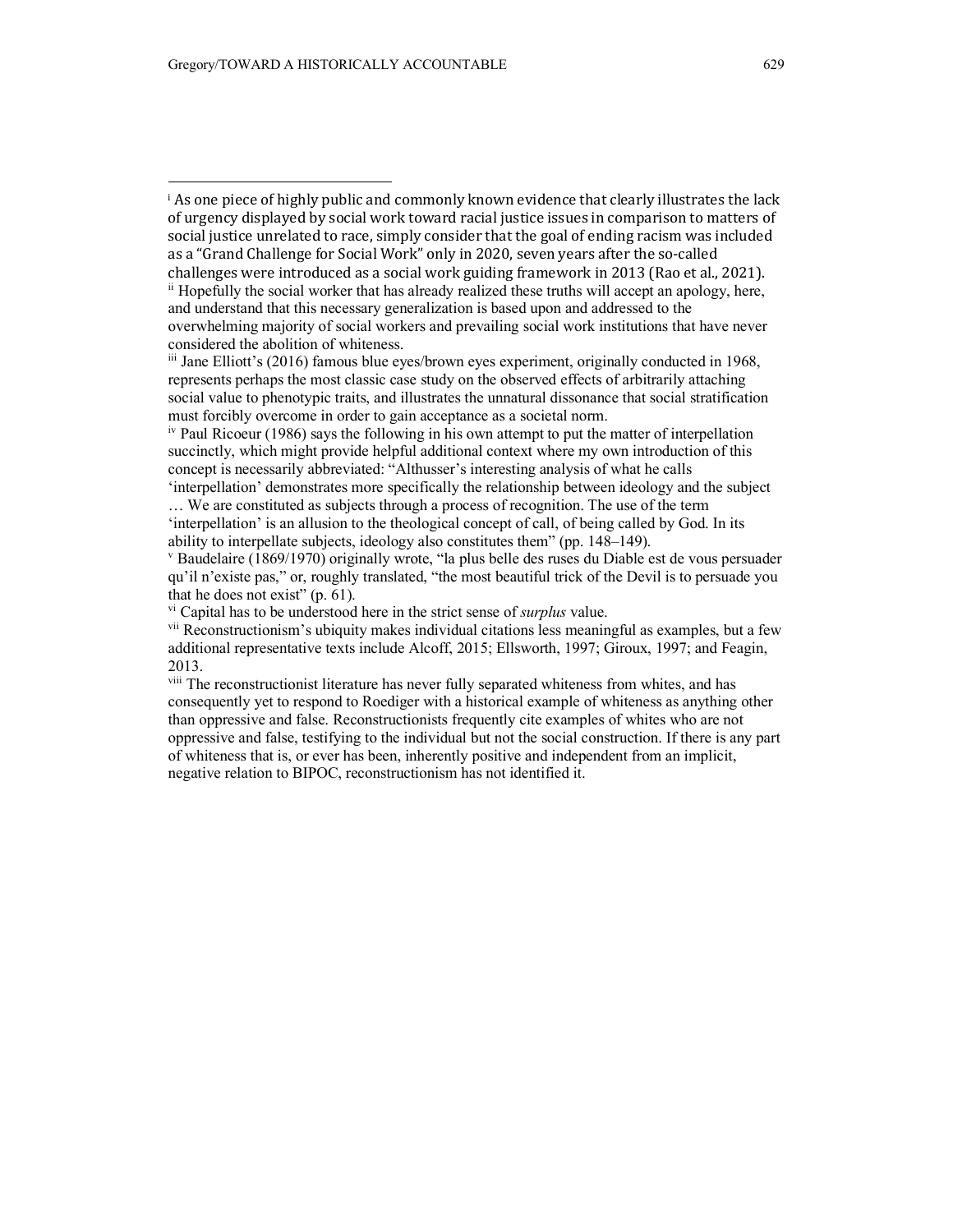## **References**

- Abrams, L. S., & Dettlaff, A. J. (2020, June 18). *An open letter to NASW and allied organizations on social work's relationship with law enforcement.* Medium. [https://medium.com/@alandettlaff/an-open-letter-to-nasw-and-allied-organizations](https://medium.com/@alandettlaff/an-open-letter-to-nasw-and-allied-organizations-on-social-works-relationship-with-law-enforcement-1a1926c71b28)[on-social-works-relationship-with-law-enforcement-1a1926c71b28](https://medium.com/@alandettlaff/an-open-letter-to-nasw-and-allied-organizations-on-social-works-relationship-with-law-enforcement-1a1926c71b28)
- Alcoff, L. M. (2015). *The future of whiteness*. Polity Press.
- Allen, R. (2004). Whiteness and critical pedagogy. *Educational Philosophy and Theory*, *36*(2), 121-136.<https://doi.org/10.1111/j.1469-5812.2004.00056.x>
- Allen, T. W. (1994-1997). *The invention of the white race* (Vols. 1-2). Verso.
- Althusser, L. (1971). Ideology and ideological state apparatuses: Notes toward an investigation. In L. Althusser (Ed.), *Lenin and philosophy and other essays* (pp. 127- 186). Monthly Review Press.
- Anderson, C. (2016). White rage: The unspoken truth of our racial divide. Bloomsbury.
- Applebaum, B. (2017). Comforting discomfort as complicity: White fragility and the pursuit of invulnerability. *Hypatia*, *32*(4), 862-875. <https://doi.org/10.1111/hypa.12352>
- Baldwin, J. (1985). *The price of the ticket*. St. Martin's Press.
- Baudelaire, C. (1970). *Paris spleen* (L. Varèse, Trans.). New Directions. (Original work published 1869)
- Bonilla-Silva, E. (2003). *Racism without racists* (5th ed.). Rowman & Littlefield.
- Bonilla-Silva, E., & Zuberi, T. (2008). Toward a definition of white logic and white methods. In T. Zuberi & E. Bonilla-Silva, E. (Eds.), *White logic, white methods: Racism and methodology* (pp. 3-27)*.* Rowman & Littlefield. <https://doi.org/10.4324/9780203412107>
- Bourdieu, P. (1991). *Language and symbolic power* (J. B. Thompson, Ed.; G. Raymond & M. Adamson, Trans.). Harvard University Press.
- Bourdieu, P., & Passeron, J. (1990). *Reproduction in education, society, and culture* (2nd ed.). Sage Publications.
- Brodkin, K. (1998). *How Jews became white folks and what that says about race in America*. Rutgers University Press.
- Chandler, S. (2018). Social work, feminism, and prison abolition. *Affilia*, *33*(1), 5-7. <https://doi.org/10.1177/0886109917750961>
- de Montigny, G. A. (2013). The essentialism of whiteness: Abandoning empirical engagement. *Journal of Social Work*, *13*(6), 633-651. <https://doi.org/10.1177/1468017312475279>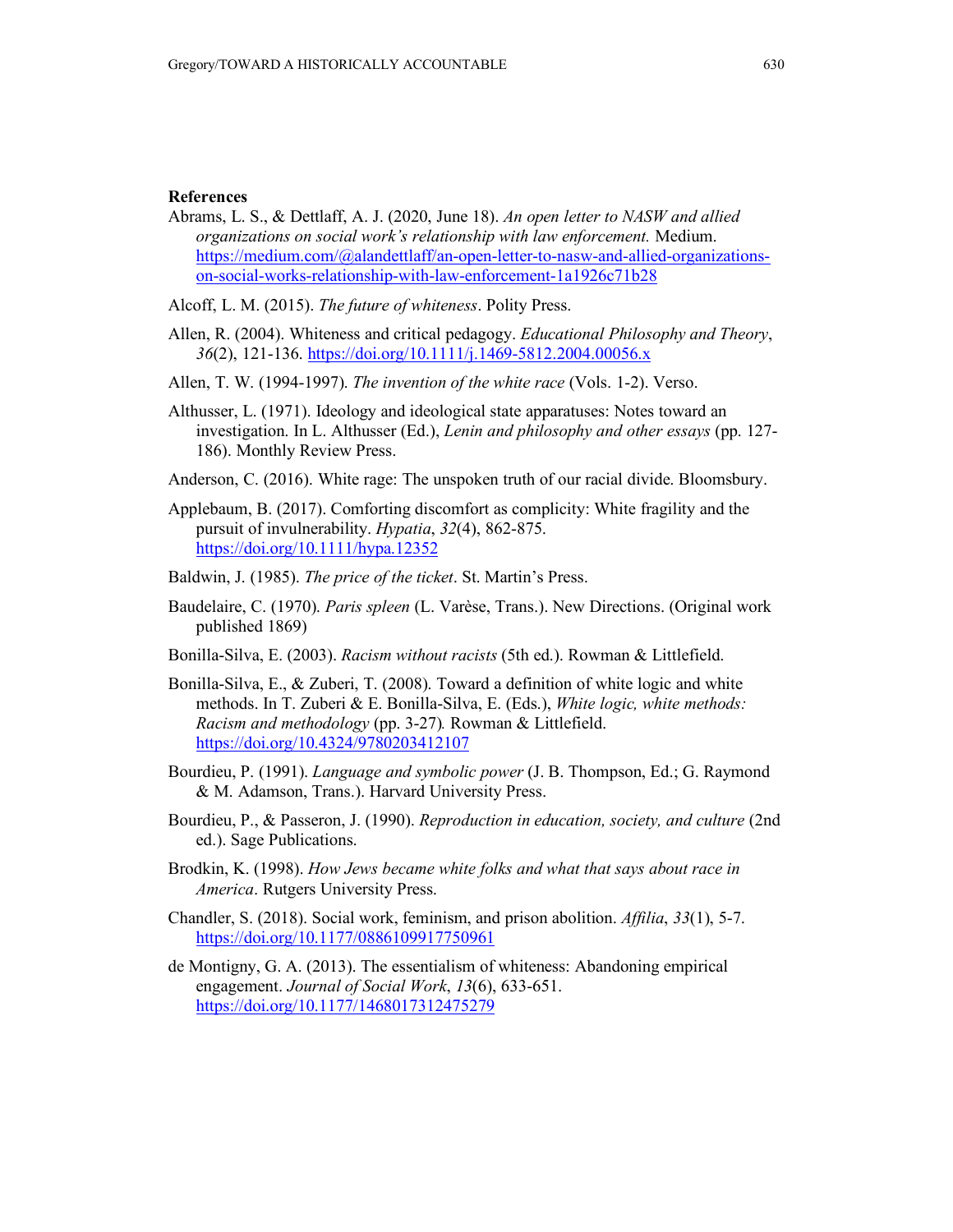- de Zurara, G. E. (1963). *The chronicle of the discovery and conquest of Guinea* (Vol. 2; C. R. Beazley & E. Prestage, Trans.) [Ebook]. Burt Franklin. [https://www.google.com/books/edition/The\\_Chronicle\\_of\\_the\\_Discovery\\_and\\_Conq](https://www.google.com/books/edition/The_Chronicle_of_the_Discovery_and_Conqu/1RpzAAAAMAAJ?hl=en&gbpv=1&printsec=frontcover) [u/1RpzAAAAMAAJ?hl=en&gbpv=1&printsec=frontcover](https://www.google.com/books/edition/The_Chronicle_of_the_Discovery_and_Conqu/1RpzAAAAMAAJ?hl=en&gbpv=1&printsec=frontcover)
- Dettlaff, A. J., Weber, K., Pendleton, M., Boyd, R., Bettencourt, B., & Burton, L. (2020). It is not a broken system, it is a system that needs to be broken: The upEND movement to abolish the child welfare system. *Journal of Public Child Welfare*. Advance online publication.<https://doi.org/10.1080/15548732.2020.1814542>
- DiAngelo, R. D. (2018). *White fragility: Why it's so hard for white people to talk about racism*. Beacon Press.
- Dominelli, L. (1989). An uncaring profession? An examination of racism in social work. *Journal of Ethnic and Migration Studies*, *15*(3), 391-403. <https://doi.org/10.1080/1369183X.1989.9976127>
- Du Bois, W. E. B. (1935). *Black reconstruction in America*. The Free Press.
- Du Bois, W. E. B. (2014). *The souls of black folk*. Millennium Publications. (Original work published 1903)
- Dyer, R. (1997). *White*. Routledge.
- Elliott, J. (2016). *A collar in my pocket: The blue eyes brown eyes exercise*. CreateSpace.
- Ellsworth, E. (1997). Double binds of whiteness. In M. Fine, L. Weis, L. Powell, & L. Wong (Eds.), *Off white* (pp. 259-269). Routledge.
- Feagin, J. R. (2013). *The white racial frame: Centuries of racial framing and counterframing* (2nd ed.). Routledge. <https://doi.org/10.4324/9780203076828>
- Feuerbach, L. (1893). *The essence of Christianity* [Ebook]. Pennsylvania State University. [https://www.google.com/books/edition/The\\_Essence\\_of\\_Christianity/CsY4AQAAM](https://www.google.com/books/edition/The_Essence_of_Christianity/CsY4AQAAMAAJ?hl=en&gbpv=1&printsec=frontcover) [AAJ?hl=en&gbpv=1&printsec=frontcover](https://www.google.com/books/edition/The_Essence_of_Christianity/CsY4AQAAMAAJ?hl=en&gbpv=1&printsec=frontcover)
- Fox, C. (2012). *Three worlds of relief: Race, immigration, and the American welfare state from the Progressive Era to the New Deal.* Princeton University Press. <https://doi.org/10.1515/9781400842582>
- Gilbert, N. (2016). Institutionalized discontent. *Society*, *53*, 391-397. <https://doi.org/10.1007/s12115-016-0033-5>
- Giroux, H. (1997). Rewriting the discourse of racial identity: Towards a pedagogy and politics of whiteness. *Harvard Educational Review*, *67*(2), 285-320. <https://doi.org/10.17763/haer.67.2.r4523gh4176677u8>
- Goldberg, C. A. (2008). *Citizens and paupers: Relief, rights, and race, from the Freedmen's Bureau to workfare*. University of Chicago Press.
- Gould, S. J. (1996). *The mismeasure of man*. W. W. Norton.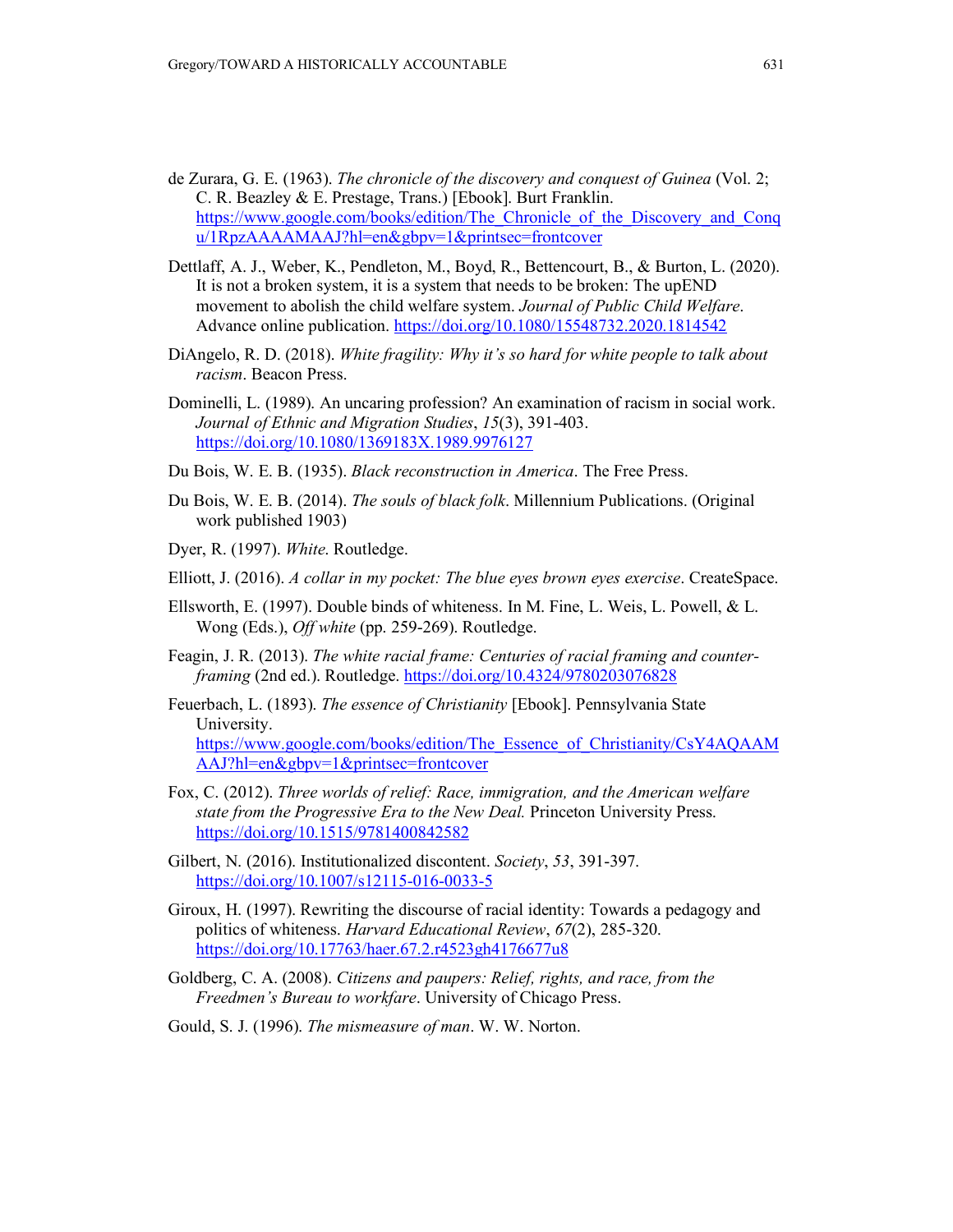- Gregory, J. R. (2020a). Social work as a product and project of whiteness, 1607–1900. *Journal of Progressive Human Services*, *32*(1), 17-36. <https://doi.org/10.1080/10428232.2020.1730143>
- Gregory, J. R. (2020b). The imperative and promise of neo-abolitionism in social work. *Journal of Social Work*. Advance online publication. <https://doi.org/10.1177/1468017320952049>
- Gustafson, K. (2009). The criminalization of poverty. *Journal of Criminal Law and Criminology*, *99*(3), 643-716. [https://scholarlycommons.law.northwestern.edu/cgi/viewcontent.cgi?article=7330&c](https://scholarlycommons.law.northwestern.edu/cgi/viewcontent.cgi?article=7330&context=jclc) [ontext=jclc](https://scholarlycommons.law.northwestern.edu/cgi/viewcontent.cgi?article=7330&context=jclc)
- Hale, G. E. (1999). *Making whiteness: The culture of segregation in the south, 1890- 1940*. Vintage.
- Harris, C. I. (1993). Whiteness as property. *Harvard Law Review*, *106*(8), 1707-1791. <https://www.jstor.org/stable/1341787>
- Hartman, A. (2004). The rise and fall of whiteness studies. *Race & Class*, *46*(2), 22-38. <https://doi.org/10.1177/0306396804047723>
- Hartmann, D., Gerteis, J., & Croll, P. R. (2009). An empirical assessment of whiteness theory: Hidden from how many? *Social Problems*, *56*(3), 403-424. <https://doi.org/10.1525/sp.2009.56.3.403>
- Hening, W. W. (Ed.). (1823). *The statutes at large; Being a collection of all the laws of Virginia from the first session of the legislature, in the year 1619 [Ebook]. R. & W. & G. Bartow.* <https://catalog.hathitrust.org/Record/009714930>
- Hill, J. (2008). *The everyday language of white racism*. Wiley-Blackwell.
- Ignatiev, N. (1995). *How the Irish became white*. Routledge.
- Ignatiev, N. (1997, April 11-13). *The point is not to interpret whiteness but to abolish it* [Conference session]. The Making and Unmaking of Whiteness Conference, Berkeley, CA, United States. [https://blog.pmpress.org/2019/09/16/the-point-is-not-to](https://blog.pmpress.org/2019/09/16/the-point-is-not-to-interpret-whiteness-but-to-abolish-it/)[interpret-whiteness-but-to-abolish-it/](https://blog.pmpress.org/2019/09/16/the-point-is-not-to-interpret-whiteness-but-to-abolish-it/)
- Ignatiev, N., & Garvey, J. (Eds.). (1996). *Race traitor*. Routledge.
- Jeyasingham, D. (2012). White noise: A critical evaluation of social work education's engagement with whiteness studies. *British Journal of Social Work*, *42*, 669-686. <https://doi.org/10.1093/bjsw/bcr110>
- Katz, M. B. (1986). *In the shadow of the poorhouse*. Basic Books.
- Kendi, I. X. (2016). *Stamped from the beginning: The definitive history of racist ideas in America*. Bold Type Books.
- Kincheloe, J., & Steinberg, S. (1998). Addressing the crisis of whiteness: Reconfiguring white identity in a pedagogy of whiteness. In J. Kincheloe, S. Steinberg, N. Rodriguez, & R. Chennault (Eds.), *White reign* (pp. 3-29). St. Martin's Griffin.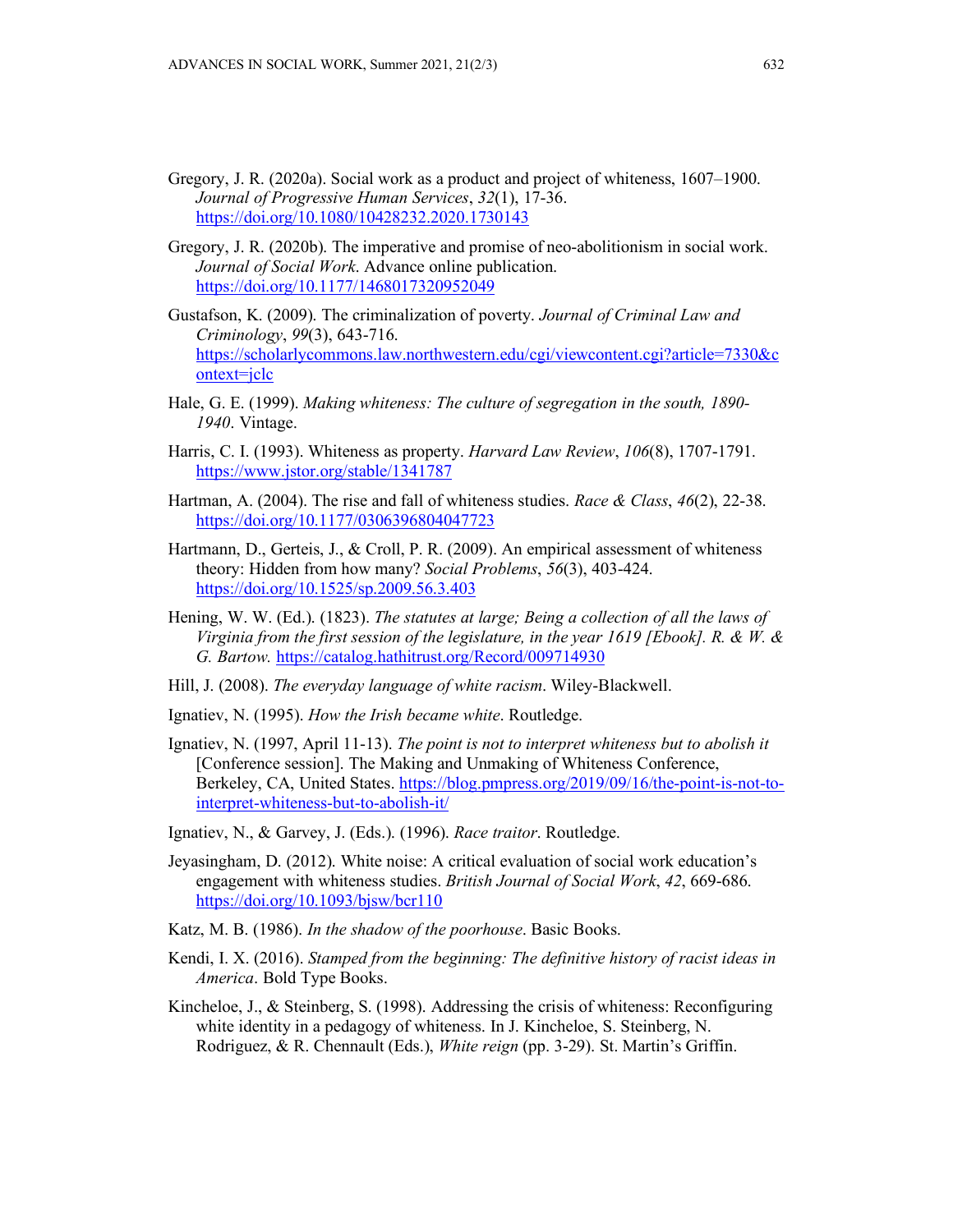- Kincheloe, J., Steinberg, S., Rodriguez, N., & Chennault, R. (Eds.). (1998). *White reign*. St. Martin's Griffin.
- Lee, E., & Bhuyan, R. (2013). Negotiating within whiteness in cross-cultural clinical encounters. *Social Service Review*, *87*(1), 98-130.<https://doi.org/10.1086/669919>
- Leiby, J. (1978). *A history of social welfare and social work in the United States*. Columbia University Press.
- Leonardo, Z. (2009). *Race, whiteness, and education*. Routledge.
- Leonardo, Z., & Manning, L. (2017). White historical activity theory: toward a critical understanding of white zones of proximal development. *Race Ethnicity and Education*, *20*(1), 15-29.<https://doi.org/10.1080/13613324.2015.1100988>
- Lipsitz, G. (1998). *The possessive investment in whiteness: How white people profit from identity politics*. Temple University Press.
- López, I. H. (2006). *White by law: The legal construction of race* (2nd ed.). New York University Press.
- Marx, K., & Engels, F. (1970). *The German ideology*. International Publishers. (Original work published 1932)
- Matias, C. E. (2016). *Feeling white: Whiteness, emotionality, and education*. Sense Publishers.
- McIntosh, P. (1989, July/August). White privilege: Unpacking the invisible knapsack. *Peace and Freedom*, 10-12. [https://nationalseedproject.org/Key-SEED-Texts/white](https://nationalseedproject.org/Key-SEED-Texts/white-privilege-unpacking-the-invisible-knapsack)[privilege-unpacking-the-invisible-knapsack](https://nationalseedproject.org/Key-SEED-Texts/white-privilege-unpacking-the-invisible-knapsack)
- Morgan, E. S. (1975). *American slavery, American freedom: The ordeal of colonial Virginia*. W. W. Norton.
- Morrison, T. (1970). *The bluest eye*. Alfred A. Knopf.
- National Center for Education Statistics. (2018). *Number and percentage of homeschooled students ages 5 through 17 with a grade equivalent of kindergarten through 12th grade, by selected child, parent, and household characteristics: Selected years, 1999 through 2016*. Digest of Education Statistics. [https://nces.ed.gov/programs/digest/d18/tables/dt18\\_206.10.asp](https://nces.ed.gov/programs/digest/d18/tables/dt18_206.10.asp)
- Neill, E. D. (1875). Notes on American history. *The New England Historical and Genealogical Register*, *28*, 295.
- Network to Advance Abolitionist Social Work. (2021). *What is abolitionist social work?* <https://www.naasw.com/about>
- Niemonen, J. (2010). Public sociology or partisan sociology? The curious case of whiteness studies. *The American Sociologist*, *41*(1), 48-81. <https://doi.org/10.1007/s12108-010-9086-x>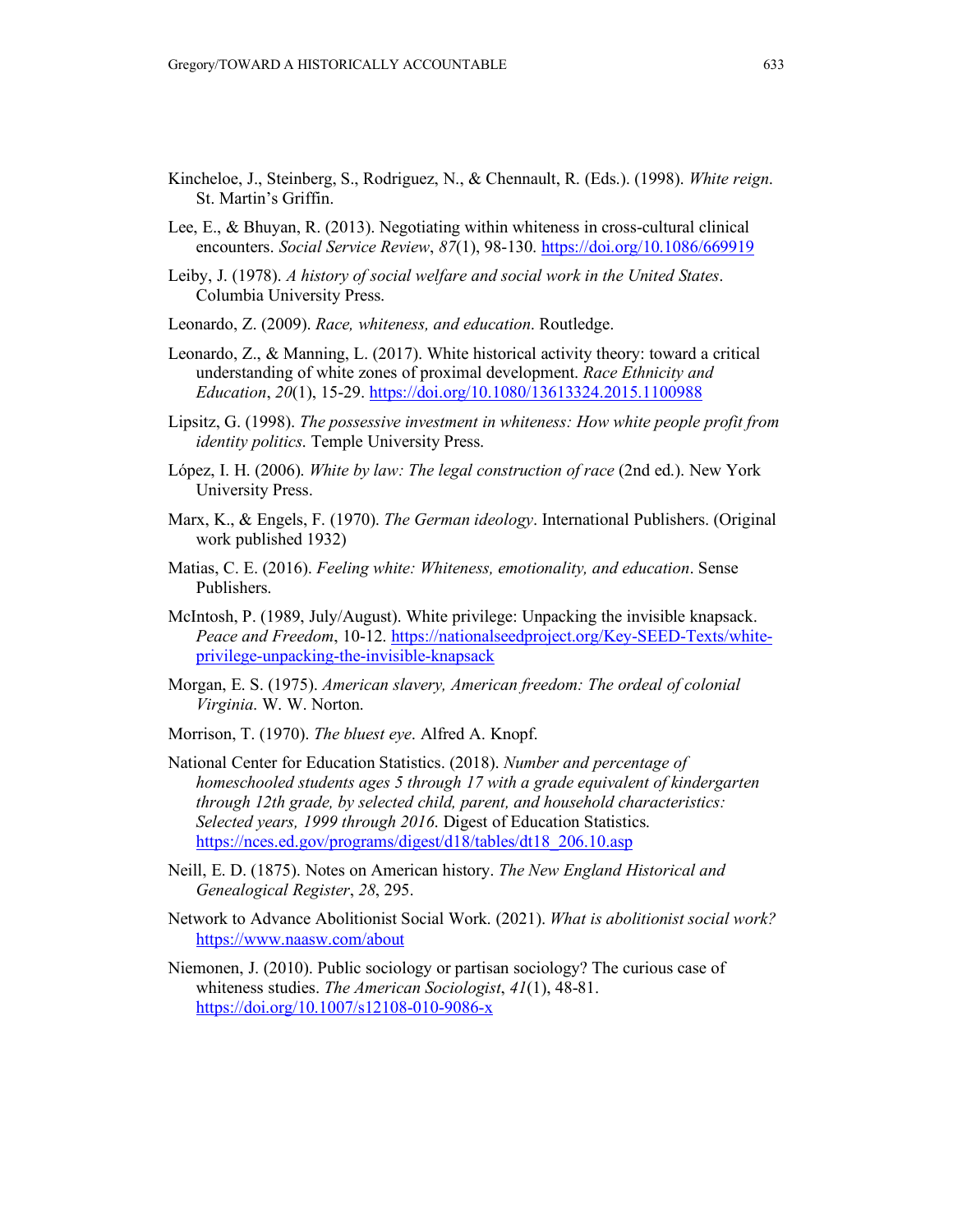- Nopper, T. K. (2010, January 19). *The white anti-racist is an oxymoron: An open letter to "white anti-racists."* [http://whyaminotsurprised.blogspot.com/2010/01/tamara-k](http://whyaminotsurprised.blogspot.com/2010/01/tamara-k-nopper-to-white-anti-racists.html)[nopper-to-white-anti-racists.html](http://whyaminotsurprised.blogspot.com/2010/01/tamara-k-nopper-to-white-anti-racists.html)
- Nylund, D. (2006). Critical multiculturalism, whiteness, and social work: Towards a more radical view of cultural competence. *Journal of Progressive Human Services*, *17*(2), 27-42. [https://doi.org/10.1300/J059v17n02\\_03](https://doi.org/10.1300/J059v17n02_03)
- Obasogie, O. K., Harris-Wai, J. N., Darling, K., Keagy, C., & Levesque, M. (2015). Race in the life sciences: An empirical assessment, 1950-2000. *Fordham Law Review*, *83*, 3089-3114.<https://ir.lawnet.fordham.edu/flr/vol83/iss6/9/>
- Painter, N. I. (2010). *The history of white people*. W. W. Norton.
- Pimpare, S. (2007). Toward a new welfare history. *The Journal of Policy History*, *19*(2), 234-252.<https://doi.org/10.1353/jph.2007.0012>
- Piven, F. F., & Cloward, R. A. (1993). *Regulating the poor: The functions of public welfare* (2nd ed.). Random House.
- Rao, S., Woo, B., Maglalang, D. D., Bartholomew, M., Cano, M., Harris, A., & Tucker, T. B. (2021). Race and ethnicity in the Social Work Grand Challenges. *Social Work*, *66*(1), 9-17.<https://doi.org/10.1093/sw/swaa053>
- Richie, B. E., & Martensen, K. M. (2020). Resisting carcerality, embracing abolition: Implications for feminist social work practice. *Affilia*, *35*(1), 12-16. <https://doi.org/10.1177/0886109919897576>
- Ricoeur, P. (Author), & Taylor, G. (Ed.). (1986). *Lectures on ideology and utopia*. G. Taylor (Ed.). Columbia University Press.
- Roediger, D. R. (1991). *The wages of whiteness: Race and the making of the American working class*. Verso.
- Roediger, D. R. (1994). *Towards the abolition of whiteness*. Verso.
- Roediger, D. R. (2005). *Working toward whiteness: How America's immigrants became white*. Basic Books.
- Russell, P. E. (2000). *Prince Henry "the navigator": A life*. Yale University Press.
- Smalling, S. E. (2015). Silence is not an option. *Reflections*, *21*(3), 50-52. [https://reflectionsnarrativesofprofessionalhelping.org/index.php/Reflections/article/vi](https://reflectionsnarrativesofprofessionalhelping.org/index.php/Reflections/article/view/1563) [ew/1563](https://reflectionsnarrativesofprofessionalhelping.org/index.php/Reflections/article/view/1563)
- Sullivan, S. (2014). *Good white people: The problem with middle-class white antiracism*. State University of New York Press.
- Thandeka. (2000). *Learning to be white: Money, race, and God in America*. Continuum.
- Twine, F. W., & Gallagher, C. (2008). The future of whiteness: A map of the "third wave." *Ethnic and Racial Studies*, *31*(1), 4-24. <https://doi.org/10.1080/01419870701538836>